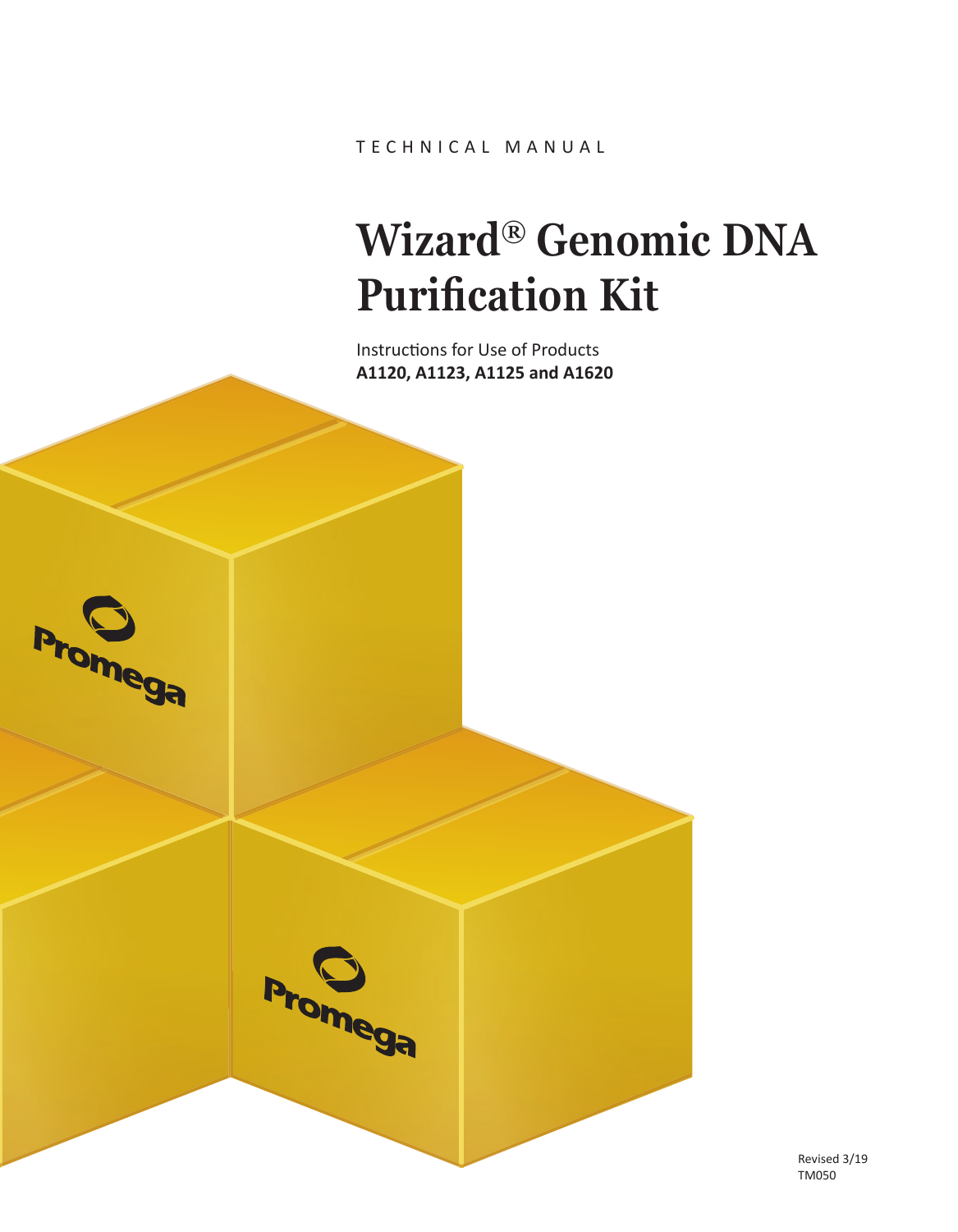# **Wizard® Genomic DNA Purification Kit**

| All technical literature is available at: www.promega.com/protocols/<br>Visit the web site to verify that you are using the most current version of this Technical Manual.<br>E-mail Promega Technical Services if you have questions on use of this system: techserv@promega.com |  |
|-----------------------------------------------------------------------------------------------------------------------------------------------------------------------------------------------------------------------------------------------------------------------------------|--|
|                                                                                                                                                                                                                                                                                   |  |
|                                                                                                                                                                                                                                                                                   |  |
|                                                                                                                                                                                                                                                                                   |  |
|                                                                                                                                                                                                                                                                                   |  |
|                                                                                                                                                                                                                                                                                   |  |
|                                                                                                                                                                                                                                                                                   |  |
|                                                                                                                                                                                                                                                                                   |  |
|                                                                                                                                                                                                                                                                                   |  |
|                                                                                                                                                                                                                                                                                   |  |
| 3.G. Isolating Genomic DNA from Gram Positive and Gram Negative Bacteria 14                                                                                                                                                                                                       |  |
|                                                                                                                                                                                                                                                                                   |  |
|                                                                                                                                                                                                                                                                                   |  |
|                                                                                                                                                                                                                                                                                   |  |
|                                                                                                                                                                                                                                                                                   |  |
|                                                                                                                                                                                                                                                                                   |  |
|                                                                                                                                                                                                                                                                                   |  |

## **1. Description**

The Wizard® Genomic DNA Purification Kit is designed for isolation of DNA from white blood cells (Sections 3.A, B and C), tissue culture cells and animal tissue (Section 3.D), plant tissue (Section 3.E), yeast (Section 3.F), and Gram positive and Gram negative bacteria (Section 3.G). Table 1 lists the typical yield for DNA purified from each of these sources.

The Wizard® Genomic DNA Purification Kit is based on a four-step process (1). The first step in the purification procedure lyses the cells and the nuclei. For isolation of DNA from white blood cells, this step involves lysis of the red blood cells in the Cell Lysis Solution, followed by lysis of the white blood cells and their nuclei in the Nuclei Lysis Solution. An RNase digestion step may be included at this time; it is optional for some applications. The cellular proteins are then removed by a salt precipitation step, which precipitates the proteins but leaves the high molecular weight genomic DNA in solution. Finally, the genomic DNA is concentrated and desalted by isopropanol precipitation.

DNA purified with this system is suitable for a variety of applications, including amplification, digestion with restriction endonucleases and membrane hybridizations (e.g., Southern and dot/slot blots).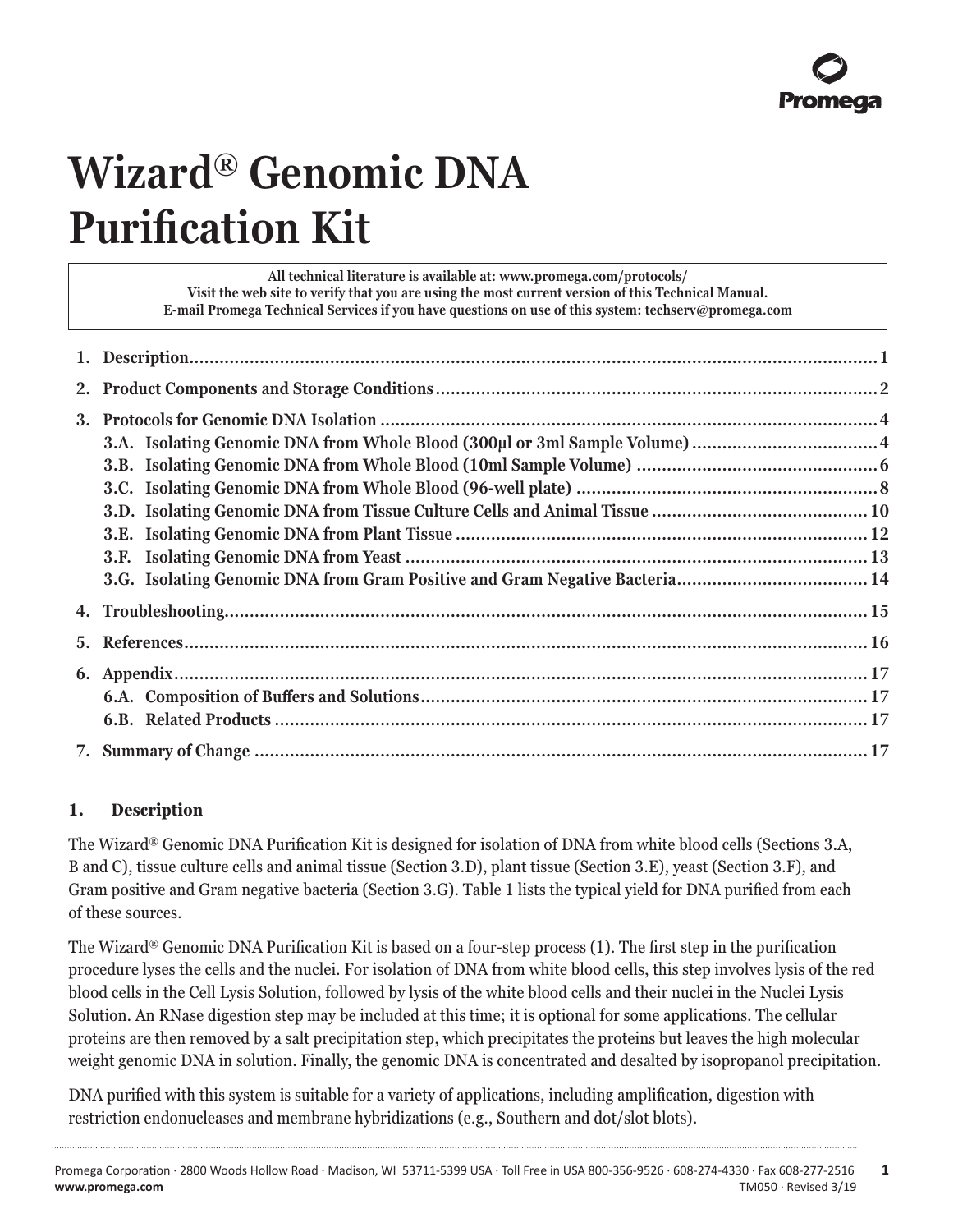<span id="page-2-0"></span>

#### **2. Product Components and Storage Conditions**

#### **Small-Scale Isolation (minipreps)**

|                                                                             | oman ocare nomanon (mmprepo                                                                                                                                                                                                                                           |                |       |
|-----------------------------------------------------------------------------|-----------------------------------------------------------------------------------------------------------------------------------------------------------------------------------------------------------------------------------------------------------------------|----------------|-------|
| <b>PRODUCT</b>                                                              |                                                                                                                                                                                                                                                                       | SIZE           | CAT.H |
|                                                                             | <b>Wizard<sup>®</sup> Genomic DNA Purification Kit</b>                                                                                                                                                                                                                | 100 isolations | A1120 |
| samples. Includes:                                                          | Each system contains sufficient reagents for 100 isolations of genomic DNA from 300µl of whole blood                                                                                                                                                                  |                |       |
| $\bullet$<br>$\bullet$<br>$\bullet$<br>$\bullet$<br>$\bullet$               | 100ml Cell Lysis Solution<br>50ml Nuclei Lysis Solution<br>25ml Protein Precipitation Solution<br>50ml DNA Rehydration Solution<br>250µl RNase A Solution                                                                                                             |                |       |
| PRODUCT                                                                     |                                                                                                                                                                                                                                                                       | SIZE           | CAT.H |
|                                                                             | <b>Wizard<sup>®</sup> Genomic DNA Purification Kit</b>                                                                                                                                                                                                                | 500 isolations | A1125 |
| samples. Includes:<br>$\bullet$<br>$\bullet$<br>$\bullet$<br>$\bullet$<br>٠ | Each system contains sufficient reagents for 500 isolations of genomic DNA from 300µl of whole blood<br>500ml Cell Lysis Solution<br>250ml Nuclei Lysis Solution<br>125ml Protein Precipitation Solution<br>100ml DNA Rehydration Solution<br>1.25ml RNase A Solution |                |       |
|                                                                             | Large-Scale Isolation (maxiprep)                                                                                                                                                                                                                                      |                |       |
| PRODUCT                                                                     |                                                                                                                                                                                                                                                                       | SIZE           | CAT.H |
|                                                                             | <b>Wizard<sup>®</sup> Genomic DNA Purification Kit</b>                                                                                                                                                                                                                | 100 isolations | A1620 |
| samples. Includes:<br>1L<br>٠                                               | Each system contains sufficient reagents for 100 isolations of genomic DNA from 10ml of whole blood<br>3L Cell Lysis Solution<br>Nuclei Lysis Solution                                                                                                                |                |       |
|                                                                             | 350ml Protein Precipitation Solution                                                                                                                                                                                                                                  |                |       |

• 150ml DNA Rehydration Solution

Note: Cat.# A1620 does not include RNase A Solution.

## **Items Available Separately**

| PRODUCT                               | <b>SIZE</b>      | CAT.H |
|---------------------------------------|------------------|-------|
| <b>Cell Lysis Solution</b>            | 1 <sub>L</sub>   | A7933 |
| <b>Nuclei Lysis Solution</b>          | 1L               | A7943 |
| <b>Protein Precipitation Solution</b> | 350ml            | A7953 |
| <b>DNA Rehydration Solution</b>       | 50 <sub>ml</sub> | A7963 |
| RNase A (4mg/ml)                      | 1 <sub>ml</sub>  | A7973 |

**Storage Conditions:** Store the Wizard® Genomic DNA Purification Kit at room temperature (15–30°C). See product label for expiration date.

. . . . . . . .

. . . . . . . . .

**<sup>2</sup>** Promega Corporation · 2800 Woods Hollow Road · Madison, WI 53711-5399 USA · Toll Free in USA 800-356-9526 · 608-274-4330 · Fax 608-277-2516 TM050 · Revised 3/19 **www.promega.com**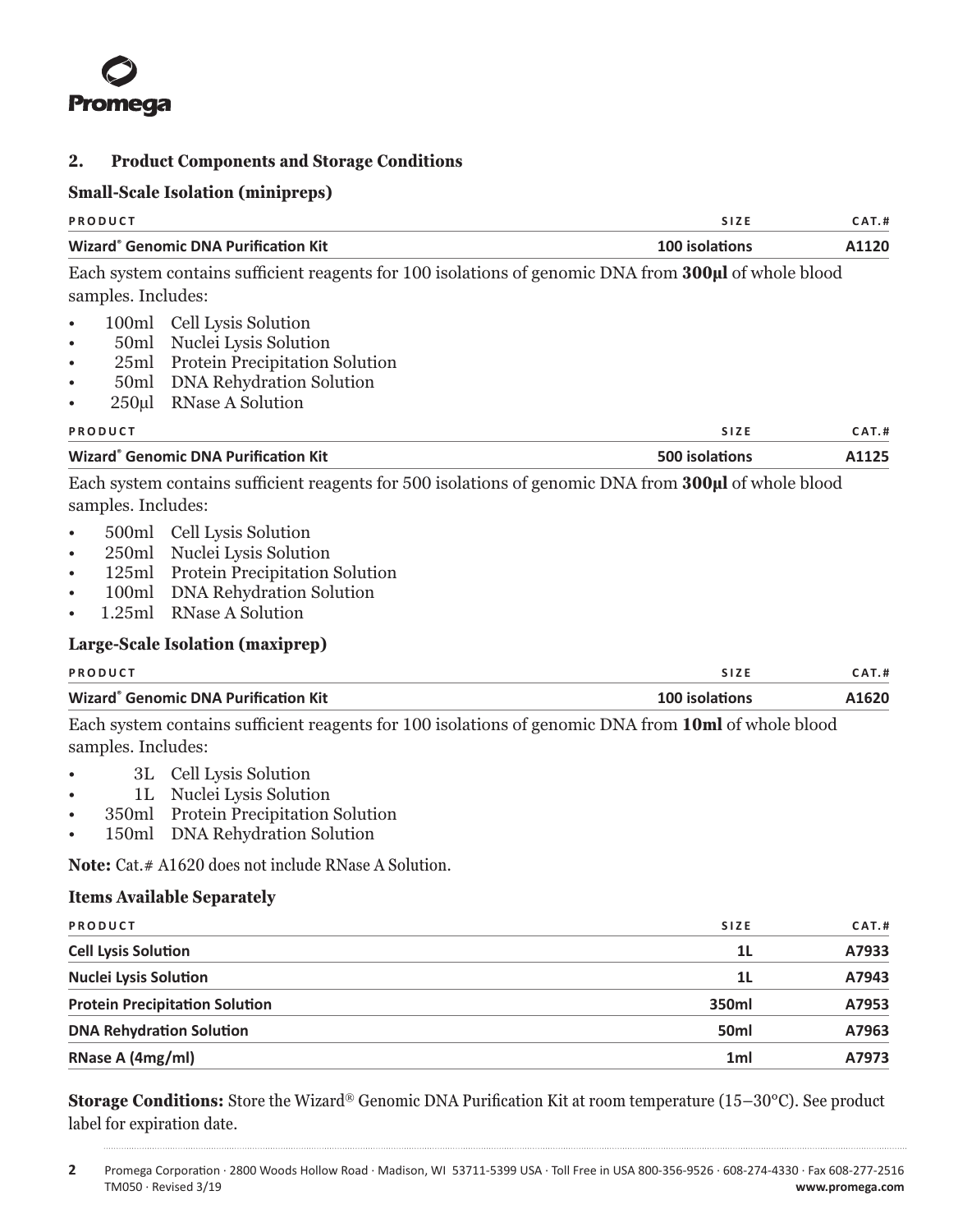

## **Table 1. DNA Yields from Various Starting Materials.**

|                                                                                                                                                                                                     | <b>Amount of Starting</b>                                                                                                           |                                                                           |                                                          |
|-----------------------------------------------------------------------------------------------------------------------------------------------------------------------------------------------------|-------------------------------------------------------------------------------------------------------------------------------------|---------------------------------------------------------------------------|----------------------------------------------------------|
| <b>Species and Material</b>                                                                                                                                                                         | <b>Material</b>                                                                                                                     | <b>Typical DNA Yield</b>                                                  | <b>RNase Treatment</b>                                   |
| <b>Human Whole Blood</b><br>(Yield depends on the<br>quantity of white blood<br>cells present)<br>96-well plate<br>(Process as little as<br>20µl/well; see Table 2.)                                | $300 \mu l$<br>1.0 <sub>m</sub><br>10.0 <sub>m</sub><br>50µl/well                                                                   | $5-15\mu$ g<br>$25 - 50 \mu g$<br>$250 - 500 \mu g$<br>$0.2 - 0.7 \mu g$  | Optional<br>Optional<br>Optional<br>Optional             |
| <b>Mouse Whole Blood</b><br>EDTA (4%) treated<br>Heparin (4%) treated<br>96-well plate                                                                                                              | $300 \mu l$<br>300 <sub>µ</sub><br>$50 \mu$ l/well                                                                                  | $6\mu$ g<br>$6 - 7\mu g$<br>$0.2 - 0.7 \mu g$                             | Optional<br>Optional<br>Optional                         |
| <b>Cell Lines</b><br>K562 (human)<br>COS (African green monkey)<br>NIH3T3 (mouse)<br>PC12 (rat pheochromocytoma)<br>CHO (hamster)                                                                   | $3 \times 10^6$ cells<br>$1.5 \times 10^6$ cells<br>$2.25 \times 10^6$ cells<br>$8.25 \times 10^6$ cells<br>$1-2 \times 10^6$ cells | $15 - 30 \mu g$<br>$10\mu$ g<br>$9.5 - 12.5 \mu g$<br>6µg<br>$6 - 7\mu g$ | Required<br>Required<br>Required<br>Required<br>Required |
| <b>Animal Tissue</b><br>Mouse Liver<br>Mouse Tail                                                                                                                                                   | 11mg<br>$0.5-1.0cm$ of tail                                                                                                         | $15-20\mu$ g<br>$10 - 30 \mu g$                                           | Required<br>Optional                                     |
| <b>Insects</b><br>Sf9 cells                                                                                                                                                                         | $5 \times 10^6$ cells                                                                                                               | $16\mu$ g                                                                 | Required                                                 |
| <b>Plant Tissue</b><br><b>Tomato Leaf</b>                                                                                                                                                           | 40mg                                                                                                                                | $7-12\mu g$                                                               | Required                                                 |
| <b>Gram Negative Bacteria</b><br>Escherichia coli JM109<br>overnight culture,<br>$\sim$ 2 × 10 <sup>9</sup> cells/ml<br>Enterobacter cloacae<br>overnight culture,<br>$\sim 6 \times 10^9$ cells/ml | 1 <sub>ml</sub><br>5ml<br>1 <sub>ml</sub><br>5ml                                                                                    | $20\mu g$<br>75-100μg<br>$20\mu$ g<br>$75 - 100 \mu g$                    | Required<br>Required<br>Required<br>Required             |
| <b>Gram Positive Bacteria</b><br>Staphylococcus epidermis<br>overnight culture,<br>$\sim$ 3.5 × 10 <sup>8</sup> cells/ml                                                                            | 1ml                                                                                                                                 | $6 - 13\mu g$                                                             | Required                                                 |
| <b>Yeast</b><br>Saccharomyces cerevisiae<br>overnight culture,<br>$\sim$ 1.9 × 10 <sup>8</sup> cells/ml                                                                                             | 1 <sub>m</sub>                                                                                                                      | $4.5 - 6.5 \mu g$                                                         | Required                                                 |

. . . . . . . . . . . . . . .

. . . . . . .

. . . . . . . . . . . .

. . . . . . . . . . . .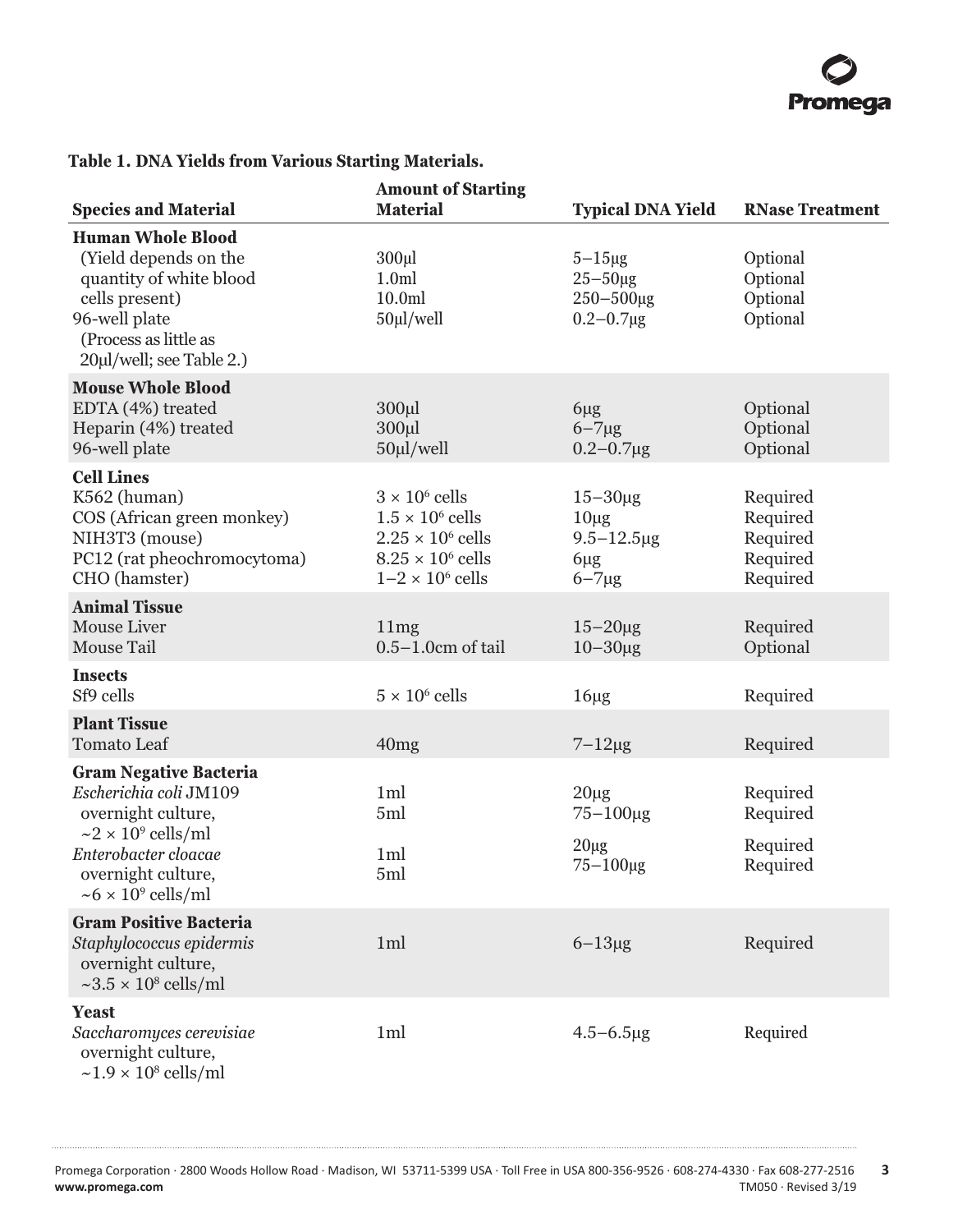<span id="page-4-0"></span>

#### **3. Protocols for Genomic DNA Isolation**

We tested the purification of genomic DNA from fresh whole blood collected in EDTA, heparin and citrate anticoagulant tubes and detected no adverse effects upon subsequent manipulations of the DNA, including PCR (2). Anticoagulant blood samples may be stored at 2–8°C for up to two months, but DNA yield will be reduced with increasing length of storage.

The protocol in Section 3.A has been designed and tested for blood samples up to 3ml in volume. The protocol in Section 3.B has been designed and tested for blood samples up to 10ml in volume. The yield of genomic DNA will vary depending on the quantity of white blood cells present. Frozen blood may be used in the following protocols, but yield may be lower than that obtained using fresh blood, and additional Cell Lysis Solution may be required.

**Caution:** When handling blood samples (Sections 3.A, B and C), follow recommended procedures at your institution for biohazardous materials or see reference 3.

#### **3.A. Isolating Genomic DNA from Whole Blood (300µl or 3ml Sample Volume)**

#### **Materials to Be Supplied by the User**

- sterile 1.5ml microcentrifuge tubes (for 300µl blood samples)
- sterile 15ml centrifuge tubes (for 3ml blood samples)
- water bath, 37°C
- isopropanol, room temperature
- 70% ethanol, room temperature
- water bath, 65°C (optional; for rapid DNA rehydration)
- 1. For 300µl Sample Volume: Add 900µl of Cell Lysis Solution to a sterile 1.5ml microcentrifuge tube.

For 3ml Sample Volume: Add 9.0ml of Cell Lysis Solution to a sterile 15ml centrifuge tube.

**! Important:** Blood must be collected in EDTA, heparin or citrate anticoagulant tubes to prevent clotting.

- 2. Gently rock the tube of blood until thoroughly mixed; then transfer blood to the tube containing the Cell Lysis Solution. Invert the tube 5–6 times to mix.
- 3. Incubate the mixture for 10 minutes at room temperature (invert 2–3 times once during the incubation) to lyse the red blood cells. Centrifuge at  $13,000-16,000 \times q$  for 20 seconds at room temperature for 300 µl sample. Centrifuge at  $2,000 \times q$  for 10 minutes at room temperature for 3ml sample.
- 4. Remove and discard as much supernatant as possible without disturbing the visible white pellet. Approximately 10–20µl of residual liquid will remain in the 1.5ml tube (300µl sample). Approximately 50–100µl of residual liquid will remain in the 15ml tube (3ml sample).

If blood sample has been frozen, repeat Steps 1–4 until pellet is white. There may be some loss of DNA from frozen samples.

**Note:** Some red blood cells or cell debris may be visible along with the white blood cells. If the pellet appears to contain only red blood cells, add an additional aliquot of Cell Lysis Solution after removing the supernatant above the cell pellet, and then repeat **Steps 3–4.**

**<sup>4</sup>** Promega Corporation · 2800 Woods Hollow Road · Madison, WI 53711-5399 USA · Toll Free in USA 800-356-9526 · 608-274-4330 · Fax 608-277-2516 TM050 · Revised 3/19 **www.promega.com**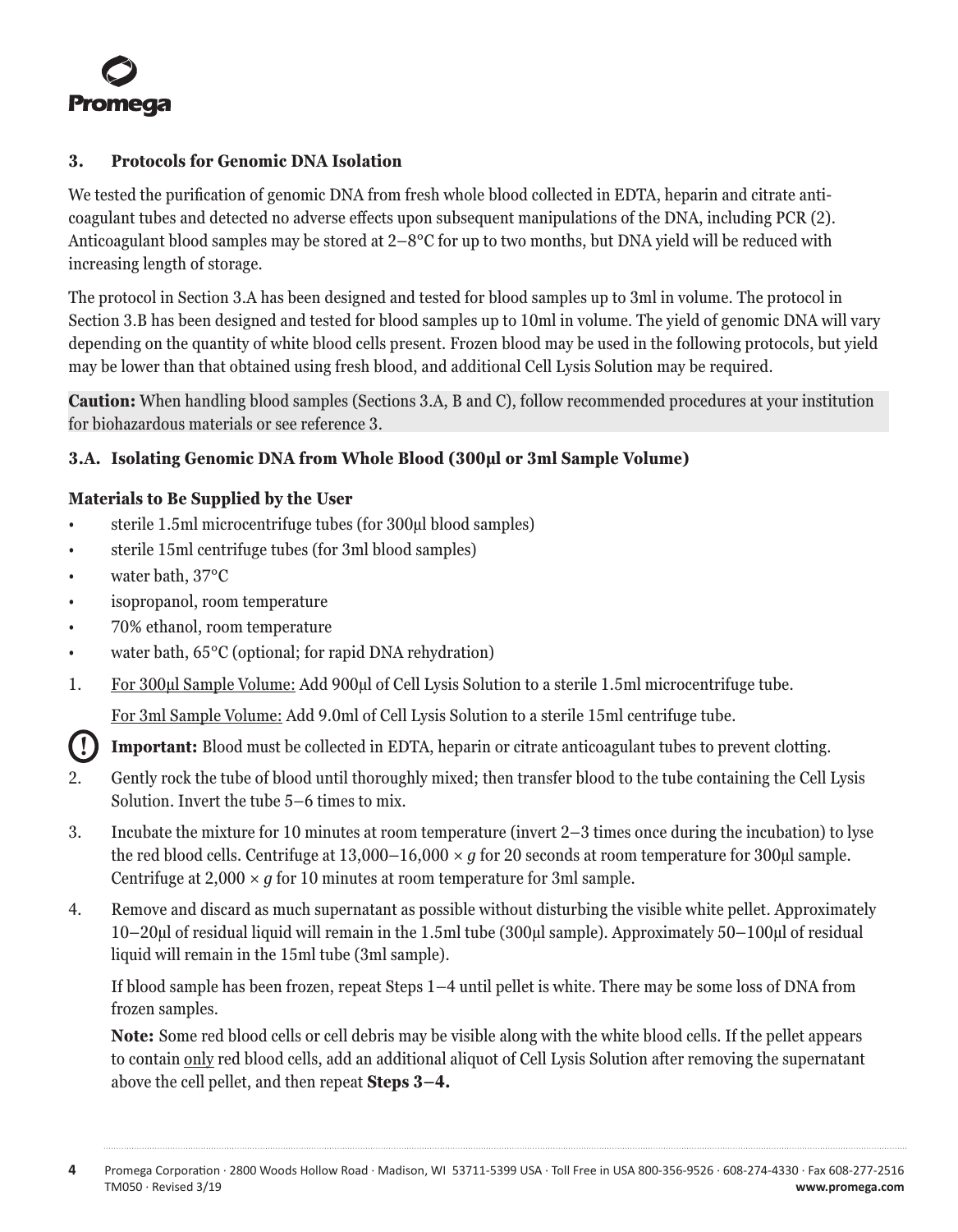5. Vortex the tube vigorously until the white blood cells are resuspended (10–15 seconds).

## **! Completely resuspend the white blood cells to obtain efficient cell lysis.**

- 6. Add Nuclei Lysis Solution (300µl for 300µl sample volume; 3.0ml for 3ml sample volume) to the tube containing the resuspended cells. Pipet the solution 5–6 times to lyse the white blood cells. The solution should become very viscous. If clumps of cells are visible after mixing, incubate the solution at 37°C until the clumps are disrupted. If the clumps are still visible after 1 hour, add additional Nuclei Lysis Solution (100µl for 300µl sample volume; 1.0ml for 3ml sample volume) and repeat the incubation.
- 7. **Optional:** Add RNase Solution (1.5µl for 300µl sample volume; 15µl for 3ml sample volume) to the nuclear lysate, and mix the sample by inverting the tube 2–5 times. Incubate the mixture at 37°C for 15 minutes, and then cool to room temperature.
- 8. Add Protein Precipitation Solution (100µl for 300µl sample volume; 1.0ml for 3ml sample volume) to the nuclear lysate, and vortex vigorously for 10–20 seconds. Small protein clumps may be visible after vortexing. **Note:** If additional Nuclei Lysis Solution was added in **Step 6**, add a total of 130µl Protein Precipitation Solution for 300µl sample volume and 1.3ml Protein Precipitation Solution for 3ml sample volume.
- 9. Centrifuge at 13,000–16,000 *× g* for 3 minutes at room temperature for 300µl sample volume. Centrifuge at  $2,000 \times q$  for 10 minutes at room temperature for 3ml sample volume.

A dark brown protein pellet should be visible. If no pellet is observed, refer to Section 4.

10. For 300µl sample volume, transfer the supernatant to a clean 1.5ml microcentrifuge tube containing 300µl of room-temperature isopropanol. For 3ml sample volume, transfer the supernatant to a 15ml centrifuge tube containing 3ml room-temperature isopropanol.

**Note:** Some supernatant may remain in the original tube containing the protein pellet. Leave this residual liquid in the tube to avoid contaminating the DNA solution with the precipitated protein.

- 11. Gently mix the solution by inversion until the white thread-like strands of DNA form a visible mass.
- 12. Centrifuge at 13,000–16,000 *× g* for 1 minute at room temperature for 300µl sample. Centrifuge at 2,000 *× g* for 1 minute at room temperature for 3ml sample. The DNA will be visible as a small white pellet.
- 13. Decant the supernatant, and add one sample volume of room temperature 70% ethanol to the DNA. Gently invert the tube several times to wash the DNA pellet and the sides of the microcentrifuge tube. Centrifuge as in Step 12.
- 14. Carefully aspirate the ethanol using either a drawn Pasteur pipette or a sequencing pipette tip. The DNA pellet is very loose at this point and care must be used to avoid aspirating the pellet into the pipette. Invert the tube on clean absorbent paper and air-dry the pellet for 10–15 minutes.
- 15. Add DNA Rehydration Solution (100µl for 300µl sample volume; 250µl for 3ml sample volume) to the tube and rehydrate the DNA by incubating at 65°C for 1 hour. Periodically mix the solution by gently tapping the tube. Alternatively, rehydrate the DNA by incubating the solution overnight at room temperature or at 4°C.
- 16. Store the DNA at 2–8°C.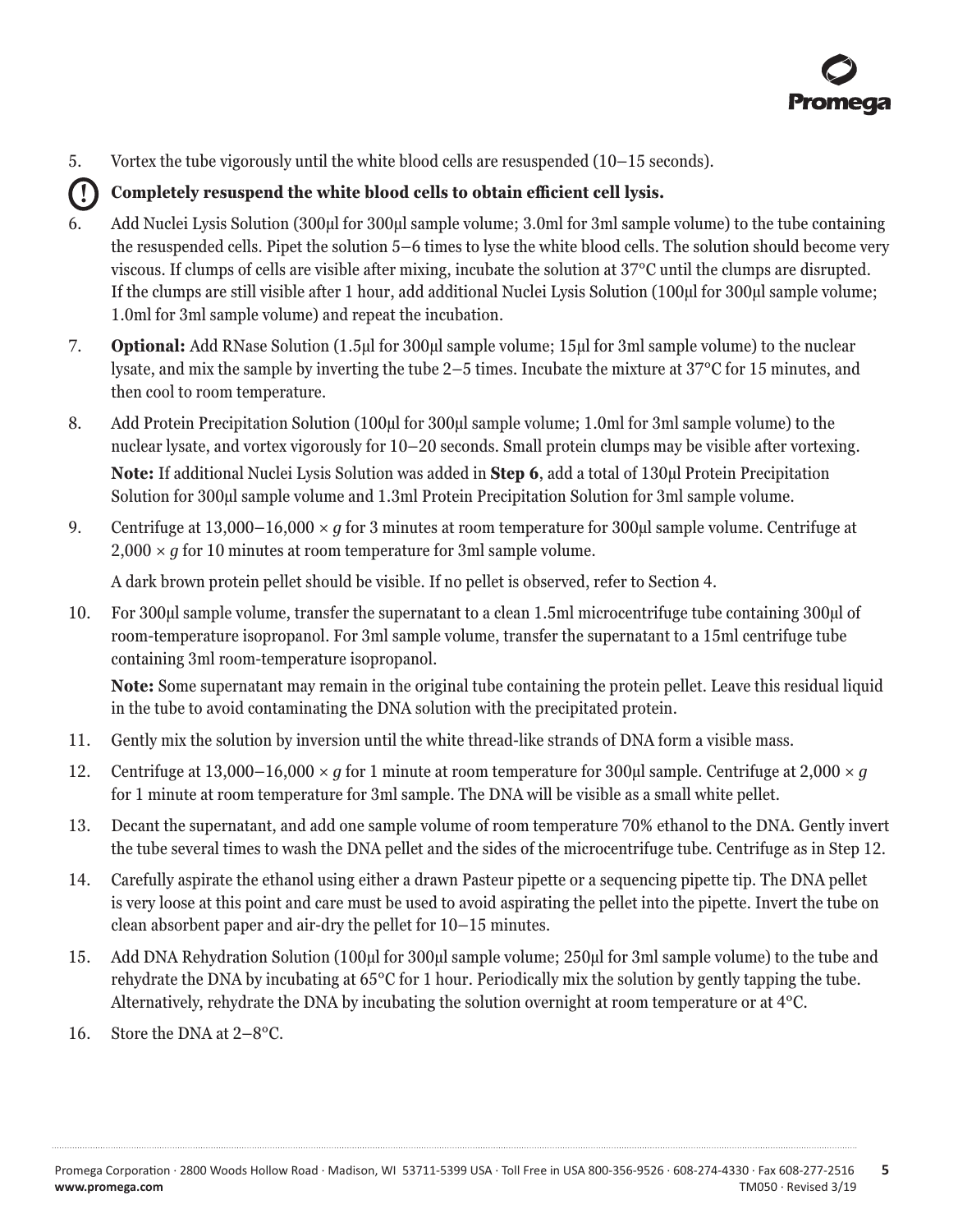<span id="page-6-0"></span>

#### **3.B. Isolating Genomic DNA from Whole Blood (10ml Sample Volume)**

A large-scale kit is available for processing up to 1 liter of whole blood (Cat.# A1620). This kit does not include RNase Solution since the RNase digestion step is optional. RNase A solution (4mg/ml) is available as a separate item (Cat.# A7973). If it is needed, a total of 5ml of RNase A solution is required to process 1 liter of blood.

#### **Materials to Be Supplied by the User**

- sterile 50ml centrifuge tubes
- water bath, 37°C
- isopropanol, room temperature
- 70% ethanol, room temperature
- water bath, 65°C (optional; for rapid DNA rehydration)
- 1. For 10ml whole blood samples: Add 30ml of Cell Lysis Solution to a sterile 50ml centrifuge tube.

**! Important:** Blood must be collected in EDTA, heparin or citrate anticoagulant tubes to prevent clotting.

- 2. Gently rock the tube of blood until thoroughly mixed; then transfer 10ml of blood to the tube containing the Cell Lysis Solution. Invert the tube 5–6 times to mix.
- 3. Incubate the mixture for 10 minutes at room temperature (invert 2–3 times once during the incubation) to lyse the red blood cells. Centrifuge at  $2,000 \times q$  for 10 minutes at room temperature.
- 4. Remove and discard as much supernatant as possible without disturbing the visible white pellet. Approximately 1.4ml of residual liquid will remain.

If blood sample has been frozen, add an additional 30ml of Cell Lysis Solution, invert 5–6 times to mix, and repeat Steps 3–4 until pellet is nearly white. There may be some loss of DNA in frozen samples.

**Note:** Some red blood cells or cell debris may be visible along with the white blood cells. If the pellet appears to contain only red blood cells, add an additional aliquot of Cell Lysis Solution after removing the supernatant above the cell pellet, and then repeat **Steps 3–4**.

5. Vortex the tube vigorously until the white blood cells are resuspended (10–15 seconds).

**! Completely resuspend the white blood cells to obtain efficient cell lysis.**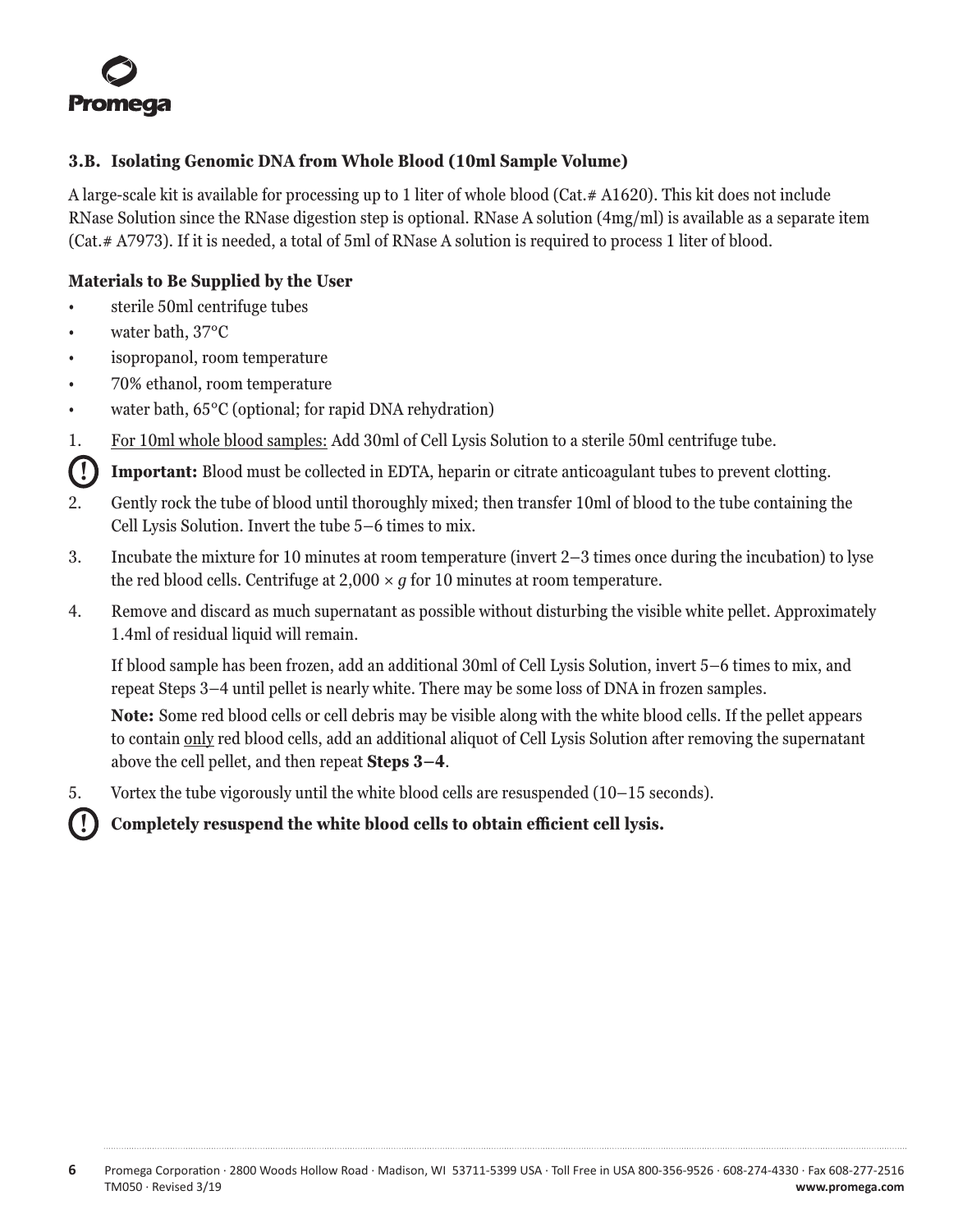- 6. Add 10ml of Nuclei Lysis Solution to the tube containing the resuspended cells. Pipet the solution 5–6 times to lyse the white blood cells. The solution should become very viscous. If clumps of cells are visible after mixing, incubate the solution at 37°C until the clumps are disrupted. If the clumps are still visible after 1 hour, add 3ml of additional Nuclei Lysis Solution and repeat the incubation.
- 7. **Optional:** Add RNase A, to a final concentration of 20µg/ml, to the nuclear lysate and mix the sample by inverting the tube 2–5 times. Incubate the mixture at 37°C for 15 minutes, and then cool to room temperature.
- 8. Add 3.3ml of Protein Precipitation Solution to the nuclear lysate, and vortex vigorously for 10–20 seconds. Small protein clumps may be visible after vortexing. **Note:** If additional Nuclei Lysis Solution was added in **Step 6**, add 4ml of Protein Precipitation Solution (instead of 3.3ml).
- 9. Centrifuge at  $2,000 \times q$  for 10 minutes at room temperature.

A dark brown protein pellet should be visible. If no pellet is observed, refer to Section 4.

- 10. Transfer the supernatant to a 50ml centrifuge tube containing 10ml of room temperature isopropanol. **Note:** Some supernatant may remain in the original tube containing the protein pellet. Leave the residual liquid in the tube to avoid contaminating the DNA solution with the precipitated protein.
- 11. Gently mix the solution by inversion until the white thread-like strands of DNA form a visible mass.
- 12. Centrifuge at  $2,000 \times q$  for 1 minute at room temperature. The DNA will be visible as a small white pellet.
- 13. Decant the supernatant and add 10ml of room temperature 70% ethanol to the DNA. Gently invert the tube several times to wash the DNA pellet and the sides of the centrifuge tube. Centrifuge as in Step 12.
- 14. Carefully aspirate the ethanol. The DNA pellet is very loose at this point and care must be used to avoid aspirating the pellet into the pipette. Air-dry the pellet for 10–15 minutes.
- 15. Add 800µl of DNA Rehydration Solution to the tube, and rehydrate the DNA by incubating at 65°C for 1 hour. Periodically mix the solution by gently tapping the tube. Alternatively, rehydrate the DNA by incubating the solution overnight at room temperature or at 4°C.
- 16. Store the DNA at 2–8°C.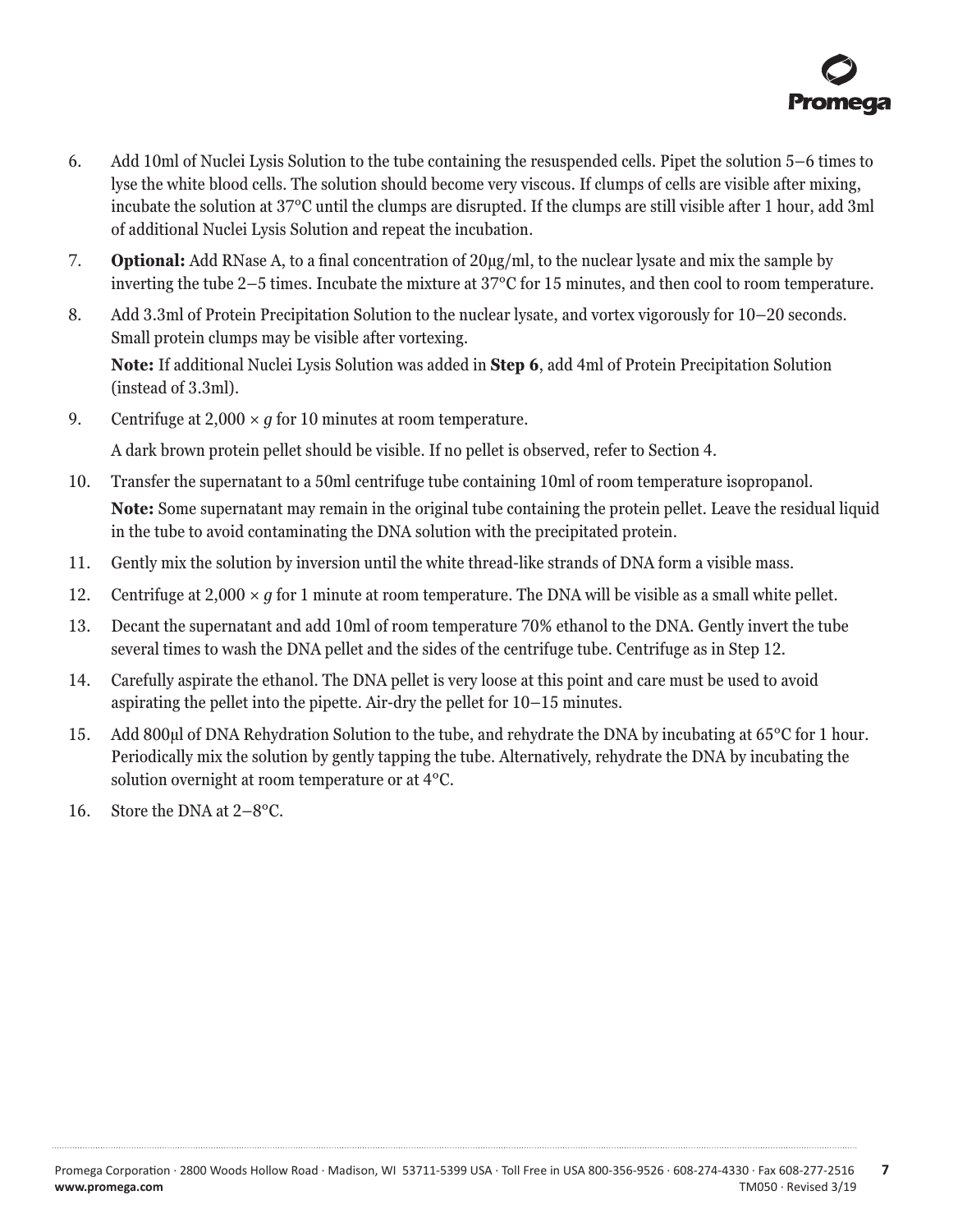## <span id="page-8-0"></span>**3.C. Isolating Genomic DNA from Whole Blood (96-well plate)**

This protocol can be scaled to 20µl, 30µl or 40µl of blood. Table 2 outlines the various solution volumes used in each step. Fifty-microliter preps generally yield genomic DNA in the range of 0.2–0.7µg, depending upon the number of leukocytes in the blood sample.

| <b>Sample</b>     | <b>Cell Lysis</b><br><b>Solution</b><br>(RBC Lysis) | <b>Nuclei Lysis</b><br><b>Solution</b> | <b>Protein</b><br><b>Precipitation</b><br><b>Solution</b> | <b>Isopropanol</b> | <b>DNA</b><br><b>Rehydration</b><br><b>Solution</b> |
|-------------------|-----------------------------------------------------|----------------------------------------|-----------------------------------------------------------|--------------------|-----------------------------------------------------|
| 20 <sub>u</sub> l | $60$ µl                                             | 20 <sub>u</sub>                        | $6.7 \mu$                                                 | 20 <sub>µ</sub>    | $10\mu$                                             |
| 30 <sub>µ</sub>   | 90 <sub>µ</sub>                                     | 30 <sub>u</sub>                        | 10 <sub>µ</sub>                                           | 30 <sub>u</sub>    | 15 <sub>µ</sub>                                     |
| $40 \mu$          | 120ul                                               | $40\mu$                                | $13.3 \mu$                                                | $40 \mu$           | $20 \mu$                                            |
| 50 <sub>u</sub>   | 150ul                                               | 50 <sub>ul</sub>                       | $16.5$ ul                                                 | 50 <sub>ul</sub>   | $25 \mu$                                            |

## **Table 2. Volumes of Reagents Required for Various Starting Amounts of Blood.**

## **Materials to Be Supplied by the User**

- V-bottom 96-well plate(s) able to hold 300µl volume/well (Costar® Cat.# 3896)
- isopropanol, room temperature
- 70% ethanol, room temperature
- 96-well plate sealers (Costar<sup>®</sup> Cat. # 3095) (optional; for use with human blood)
- 1. Add 150µl Cell Lysis Solution to each well.

**! Important:** Blood must be collected in EDTA, heparin or citrate anticoagulant tubes.

- 2. Add 50µl of fresh blood to each well and pipet 2–3 times to mix.
- 3. Leave the plate at room temperature for 10 minutes, pipetting the solution twice during the incubation to help lyse the red blood cells.
- 4. Centrifuge at  $800 \times g$  for 5 minutes in a table to concentrate the cells.
- 5. Carefully remove and discard as much of the supernatant as possible with a micropipette tip, leaving a small pellet of white cells and some red blood cells. The use of an extended pipette tip, such as a gel loading tip, is recommended. Tilting the 96-well plate 50–80° (depending on the amount of liquid present per well) allows more thorough removal of liquid from the well.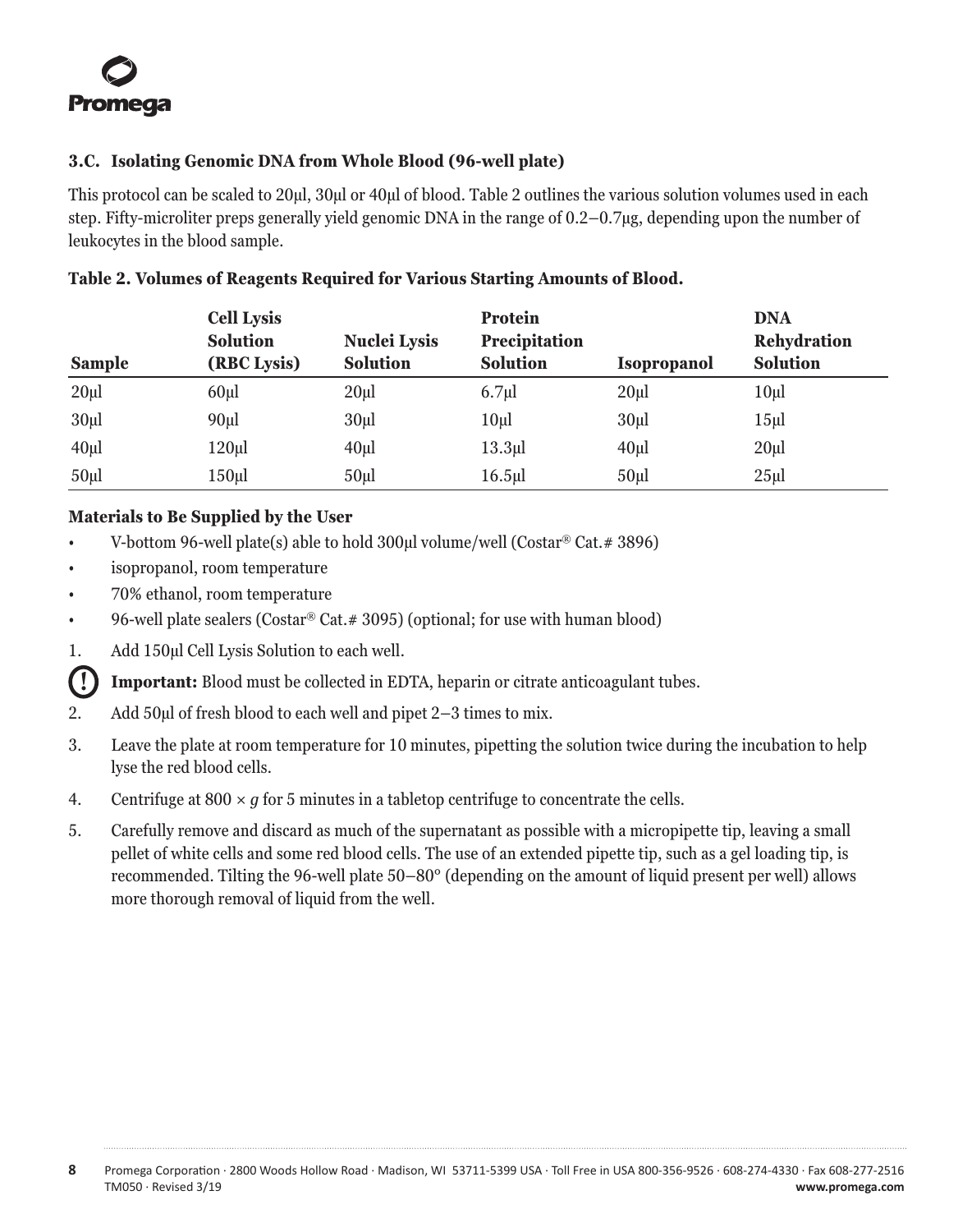- 6. Add 50µl of Nuclei Lysis Solution to each well and pipet 5–6 times to resuspend the pellet and lyse the white blood cells. The solution should become more viscous. As an aid in DNA pellet visualization, 2µl per well of a carrier (e.g., Polyacryl Carrier [Molecular Research Center, Inc., Cat.# PC152]) can be added at this step. DNA yields are generally equivalent with or without carrier use.
- 7. Add 16.5µl of Protein Precipitation Solution per well and pipet 5–6 times to mix.
- 8. Centrifuge at 1,400 *× g* for 10 minutes at room temperature. A brown protein pellet should be visible. If no pellet is visible, refer to Section 4.
- 9. DNA Precipitation/Rehydration in 96-Well Plate
	- a. Carefully transfer the supernatants to clean wells containing 50µl per well of room temperature isopropanol and mix by pipetting.

**Note:** Some of supernatant may remain in the original well containing the protein pellet. Leave this residual liquid in the well to avoid contaminating the DNA solution with the precipitated protein. As in **Step 5**, tilting the plate will facilitate removal of liquid from the well. Using an extended pipette tip in this step does not allow easy sample mixing with isopropanol.

- b. Centrifuge at  $1,400 \times q$  for 10 minutes. Carefully remove the isopropanol with a micropipette tip.
- c. Add 100µl of room temperature 70% ethanol per well.
- d. Centrifuge at  $1,400 \times q$  for 10 minutes at room temperature.
- e. Carefully aspirate the ethanol using either a drawn Pasteur pipette or a sequencing pipette tip. Care must be taken to avoid aspirating the DNA pellet. Place the tray at a 30–45° angle and air-dry for 10–15 minutes.
- f. Add 25µl of DNA Rehydration Solution to each well. Allow the DNA to rehydrate overnight at room temperature or at 4°C.
- g. Store the DNA at 2–8°C.

**Note:** Small volumes of DNA can be easily collected at the bottom of a V-well by briefly centrifuging the 96-well plate before use.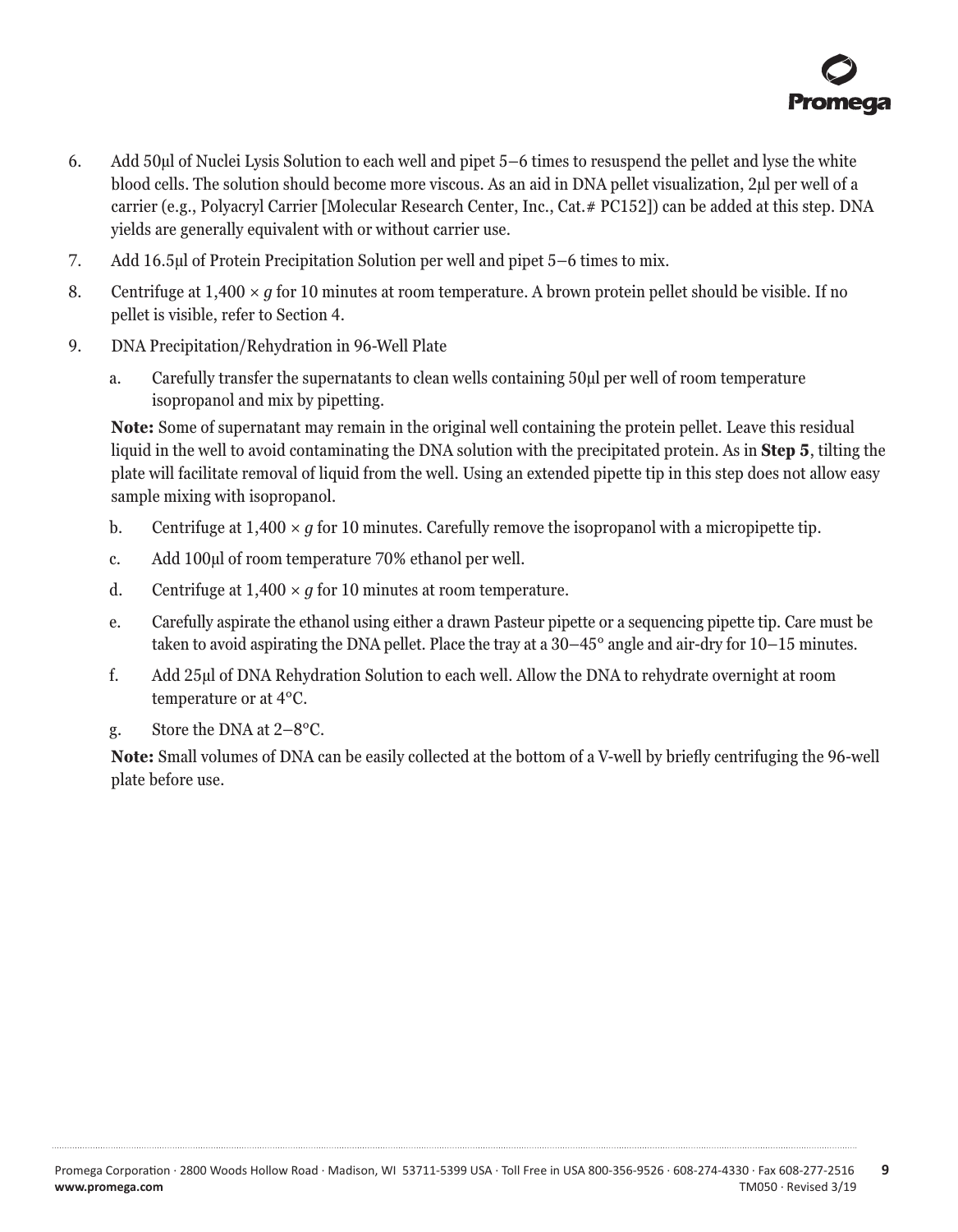<span id="page-10-0"></span>

## **3.D. Isolating Genomic DNA from Tissue Culture Cells and Animal Tissue**

## **Materials to Be Supplied by the User**

- 1.5ml microcentrifuge tubes
- 15ml centrifuge tubes (for animal tissue)
- small homogenizer (Fisher Tissue Tearor, Cat. #15-338-55, or equivalent) (for animal tissue)
- trypsin (for adherent tissue culture cells only)
- PBS (for tissue culture cells)
- liquid nitrogen (optional; for tissue culture cells, Step 1.d; for animal tissue grinding, Step 2.b, in place of small homogenizer; and for mouse tail, Step 3.b)
- mortar and pestle (optional; for animal tissue grinding, Step 2.b, in place of small homogenizer; and for mouse tail, Step 3.b)
- 95°C water bath (optional; for tissue culture cells, Step 1.d)
- water bath, 37°C
- isopropanol, room temperature
- 70% ethanol, room temperature
- water bath, 65<sup>o</sup>C (optional; for rapid DNA rehydration)
- 0.5M EDTA (pH 8.0) (for mouse tail)
- Proteinase K (20mg/ml in water; Cat. # V3021) (for mouse tail)
- 55°C water bath (for mouse tail)

## **1. Tissue Culture Cells**

- a. Harvest the cells, and transfer them to a 1.5ml microcentrifuge tube. For adherent cells, trypsinize the cells before harvesting.
- b. Centrifuge at  $13,000-16,000 \times g$  for 10 seconds to pellet the cells.
- c. Remove the supernatant, leaving behind the cell pellet plus 10–50µl of residual liquid.
- d. Wash the cells by adding 200µl of PBS and vortexing vigorously to resuspend cells. Centrifuge as in Step 1.b, and remove the PBS.

**Note:** For cells that do not lyse well in Nuclei Lysis Solution alone (e.g., PC12 cells), perform an additional freeze-thaw step as follows before proceeding to Step 1.e: Wash the cells as in Step 1.d; then freeze in liquid nitrogen. Thaw the cells by heating at 95°C. Repeat this procedure for a total of 4 cycles.

- e. Add 600µl of Nuclei Lysis Solution, and pipet to lyse the cells. Pipet until no visible cell clumps remain.
- f. Proceed to Section 3.D, Step 4.

## **2. Animal Tissue (Mouse Liver and Brain)**

- a. Add 600µl of Nuclei Lysis Solution to a 15ml centrifuge tube, and chill on ice.
- b. Add 10–20mg of fresh or thawed tissue to the chilled Nuclei Lysis Solution and homogenize for 10 seconds using a small homogenizer. Transfer the lysate to a 1.5ml microcentrifuge tube. Alternatively, grind tissue in liquid nitrogen using a mortar and pestle that has been prechilled in liquid nitrogen. After grinding, allow the liquid nitrogen to evaporate and transfer approximately 10–20mg of the ground tissue to 600 ul of Nuclei Lysis Solution in a 1.5ml microcentrifuge tube.

**<sup>10</sup>** Promega Corporation · 2800 Woods Hollow Road · Madison, WI 53711-5399 USA · Toll Free in USA 800-356-9526 · 608-274-4330 · Fax 608-277-2516 TM050 · Revised 3/19 **www.promega.com**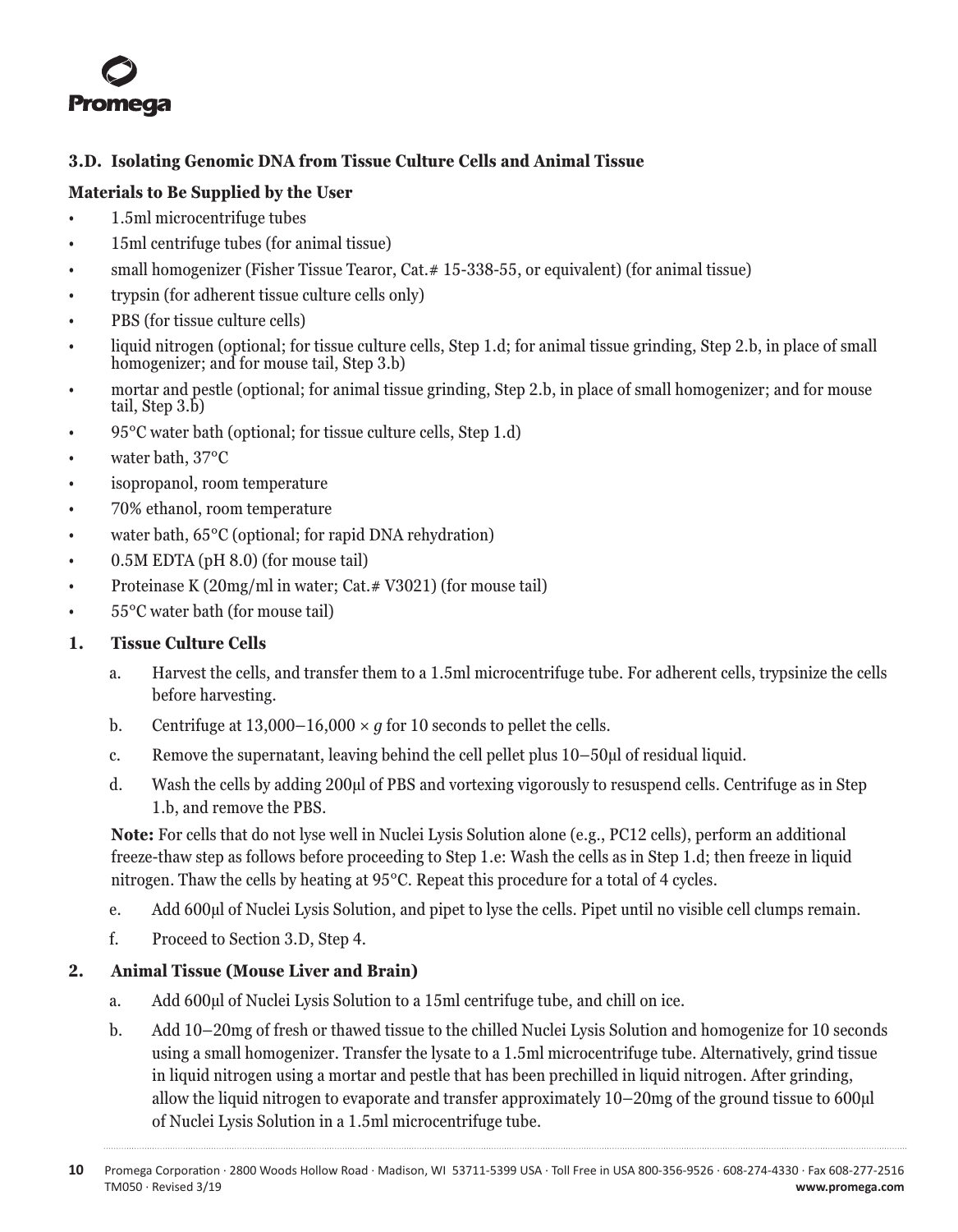

- c. Incubate the lysate at 65°C for 15–30 minutes.
- d. Proceed to Section 3.D, Step 4.

#### **3. Animal Tissue (Mouse Tail)**

a. For each sample to be processed, add 120µl of a 0.5M EDTA solution (pH 8.0) to 500µl of Nuclei Lysis Solution in a centrifuge tube. Chill on ice.

**Note:** The solution will turn cloudy when chilled.

b. Add 0.5–1cm of fresh or thawed mouse tail to a 1.5ml microcentrifuge tube.

 **Note:** The tissue may be ground to a fine powder in liquid nitrogen using a mortar and pestle that has been prechilled in liquid nitrogen. Then transfer the powder to a 1.5ml microcentrifuge tube.

- c. Add 600µl of EDTA/Nuclei Lysis Solution from Step 3.a to the tube.
- d. Add 17.5µl of 20mg/ml Proteinase K.
- e. Incubate overnight at 55°C with gentle shaking. Alternatively, perform a 3-hour 55°C incubation (with shaking); vortex the sample once per hour if performing a 3-hour incubation. Make sure the tail is completely digested.
- 4. **Optional for mouse tail:** Add 3µl of RNase Solution to the nuclear lysate and mix the sample by inverting the tube 2–5 times. Incubate the mixture for 15–30 minutes at 37°C. Allow the sample to cool to room temperature for 5 minutes before proceeding.
- 5. To the room temperature sample, add 200µl of Protein Precipitation Solution and vortex vigorously at high speed for 20 seconds. Chill sample on ice for 5 minutes.
- 6. Centrifuge for 4 minutes at 13,000–16,000 *× g*. The precipitated protein will form a tight white pellet.
- 7. Carefully remove the supernatant containing the DNA (leaving the protein pellet behind) and transfer it to a clean 1.5ml microcentrifuge tube containing 600µl of room temperature isopropanol.

**Note:** Some supernatant may remain in the original tube containing the protein pellet. Leave this residual liquid in the tube to avoid contaminating the DNA solution with the precipitated protein.

- 8. Gently mix the solution by inversion until the white thread-like strands of DNA form a visible mass.
- 9. Centrifuge for 1 minute at 13,000–16,000 *× g* at room temperature. The DNA will be visible as a small white pellet. Carefully decant the supernatant.
- 10. Add 600µl of room temperature 70% ethanol, and gently invert the tube several times to wash the DNA. Centrifuge for 1 minute at  $13,000-16,000 \times g$  at room temperature.
- 11. Carefully aspirate the ethanol using either a drawn Pasteur pipette or a sequencing pipette tip. The DNA pellet is very loose at this point, and care must be used to avoid aspirating the pellet into the pipette.
- 12. Invert the tube on clean absorbent paper, and air-dry the pellet for 10–15 minutes.
- 13. Add 100µl of DNA Rehydration Solution, and rehydrate the DNA by incubating at 65°C for 1 hour. Periodically mix the solution by gently tapping the tube. Alternatively, rehydrate the DNA by incubating the solution overnight at room temperature or at 4°C.
- 14. Store the DNA at 2–8°C.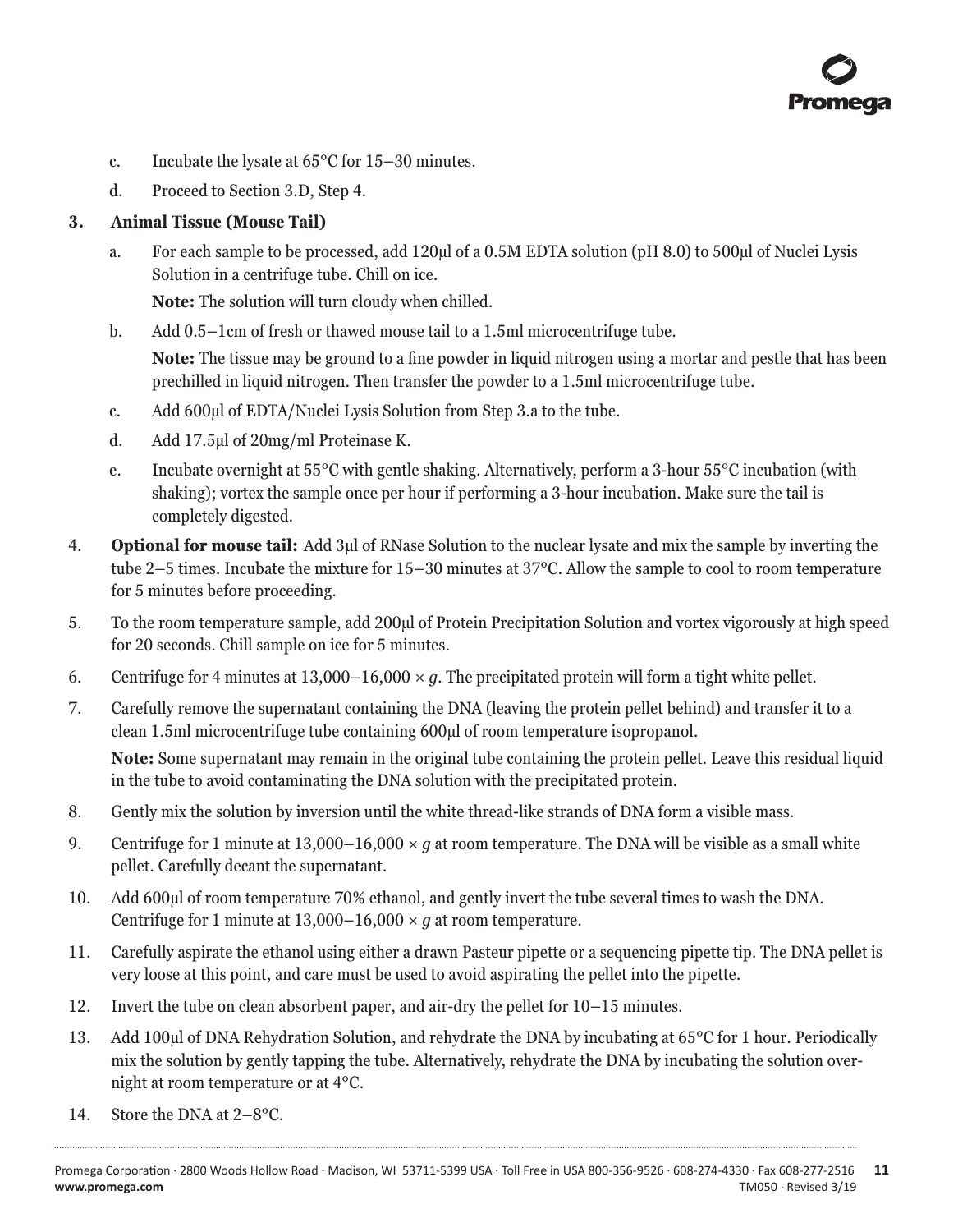<span id="page-12-0"></span>

## **3.E. Isolating Genomic DNA from Plant Tissue**

## **Materials to Be Supplied by the User**

- 1.5ml microcentrifuge tubes
- liquid nitrogen
- microcentrifuge tube pestle or mortar and pestle
- water bath, 65°C
- water bath, 37°C
- isopropanol, room temperature
- 70% ethanol, room temperature
- 1. Process leaf tissue by freezing with liquid nitrogen and grinding into a fine powder using a microcentrifuge tube pestle or a mortar and pestle. Add 40mg of this leaf powder to a 1.5ml microcentrifuge tube.
- 2. Add 600µl of Nuclei Lysis Solution, and vortex 1–3 seconds to wet the tissue.
- 3. Incubate at 65°C for 15 minutes.
- 4. Add 3µl of RNase Solution to the cell lysate, and mix the sample by inverting the tube 2–5 times. Incubate the mixture at 37°C for 15 minutes. Allow the sample to cool to room temperature for 5 minutes before proceeding.
- 5. Add 200µl of Protein Precipitation Solution, and vortex vigorously at high speed for 20 seconds.
- 6. Centrifuge for 3 minutes at 13,000–16,000 *× g*. The precipitated proteins will form a tight pellet.
- 7. Carefully remove the supernatant containing the DNA (leaving the protein pellet behind) and transfer it to a clean 1.5ml microcentrifuge tube containing 600µl of room temperature isopropanol. **Note:** Some supernatant may remain in the original tube containing the protein pellet. Leave this residual liquid

in the tube to avoid contaminating the DNA solution with the precipitated protein.

- 8. Gently mix the solution by inversion until thread-like strands of DNA form a visible mass.
- 9. Centrifuge at  $13,000-16,000 \times q$  for 1 minute at room temperature.
- 10. Carefully decant the supernatant. Add 600µl of room temperature 70% ethanol and gently invert the tube several times to wash the DNA. Centrifuge at  $13,000-16,000 \times q$  for 1 minute at room temperature.
- 11. Carefully aspirate the ethanol using either a drawn Pasteur pipette or a sequencing pipette tip. The DNA pellet is very loose at this point and care must be used to avoid aspirating the pellet into the pipette.
- 12. Invert the tube onto clean absorbent paper and air-dry the pellet for 15 minutes.
- 13. Add 100µl of DNA Rehydration Solution and rehydrate the DNA by incubating at 65°C for 1 hour. Periodically mix the solution by gently tapping the tube. Alternatively, rehydrate the DNA by incubating the solution overnight at room temperature or at 4°C.
- 14. Store the DNA at 2-8<sup>o</sup>C.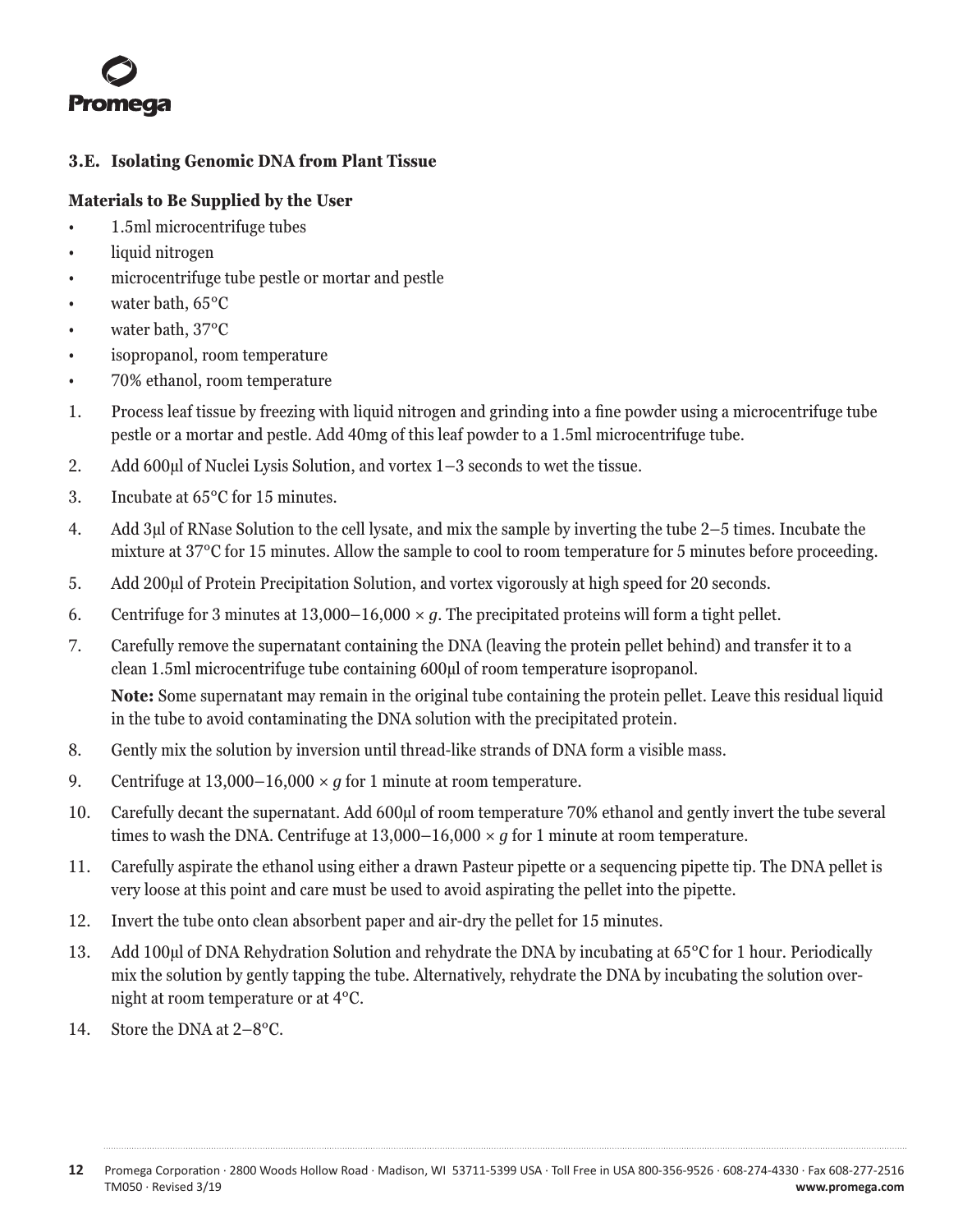

## <span id="page-13-0"></span>**3.F. Isolating Genomic DNA from Yeast**

## **Materials to Be Supplied by the User**

- 1.5ml microcentrifuge tubes
- YPD broth
- 50mM EDTA (pH 8.0)
- lyticase (Sigma Cat.# L2524), resuspended with Nuclease-Free Water to a final concentration of 75 units/µl
- water bath, 37°C
- isopropanol, room temperature
- 70% ethanol, room temperature
- water bath, 65<sup>o</sup>C (optional; for rapid DNA rehydration)
- 1. Add 1ml of a culture grown for 20 hours in YPD broth to a 1.5ml microcentrifuge tube.
- 2. Centrifuge at  $13,000-16,000 \times q$  for 2 minutes to pellet the cells. Remove the supernatant.
- 3. Resuspend the cells thoroughly in 293µl of 50mM EDTA.
- 4. Add 7.5µl of 75 units/µl lyticase, and gently pipet 4 times to mix.
- 5. Incubate the sample at 37°C for 30–60 minutes to digest the cell wall. Cool to room temperature.
- 6. Centrifuge the sample at  $13,000-16,000 \times q$  for 2 minutes and then remove the supernatant.
- 7. Add 300µl of Nuclei Lysis Solution to the cell pellet and gently pipet to mix.
- 8. Add 100µl of Protein Precipitation Solution and vortex vigorously at high speed for 20 seconds.
- 9. Let the sample sit on ice for 5 minutes.
- 10. Centrifuge at 13,000–16,000 *× g* for 3 minutes.
- 11. Transfer the supernatant containing the DNA to a clean 1.5ml microcentrifuge tube containing 300µl of room temperature isopropanol.

**Note:** Some supernatant may remain in the original tube containing the protein pellet. Leave this residual liquid in the tube to avoid contaminating the DNA solution with the precipitated protein.

- 12. Gently mix by inversion until the thread-like strands of DNA form a visible mass.
- 13. Centrifuge at 13,000–16,000 *× g* for 2 minutes.
- 14. Carefully decant the supernatant and drain the tube on clean absorbent paper. Add 300µl of room temperature 70% ethanol and gently invert the tube several times to wash the DNA pellet.
- 15. Centrifuge at 13,000–16,000 *× g* for 2 minutes. Carefully aspirate all of the ethanol.
- 16. Drain the tube on clean absorbent paper and allow the pellet to air-dry for 10–15 minutes.
- 17. Add 50µl of DNA Rehydration Solution.
- 18. Add 1.5µl of RNase Solution to the purified DNA sample. Vortex the sample for 1 second. Centrifuge briefly in a microcentrifuge for 5 seconds to collect the liquid and incubate at 37°C for 15 minutes.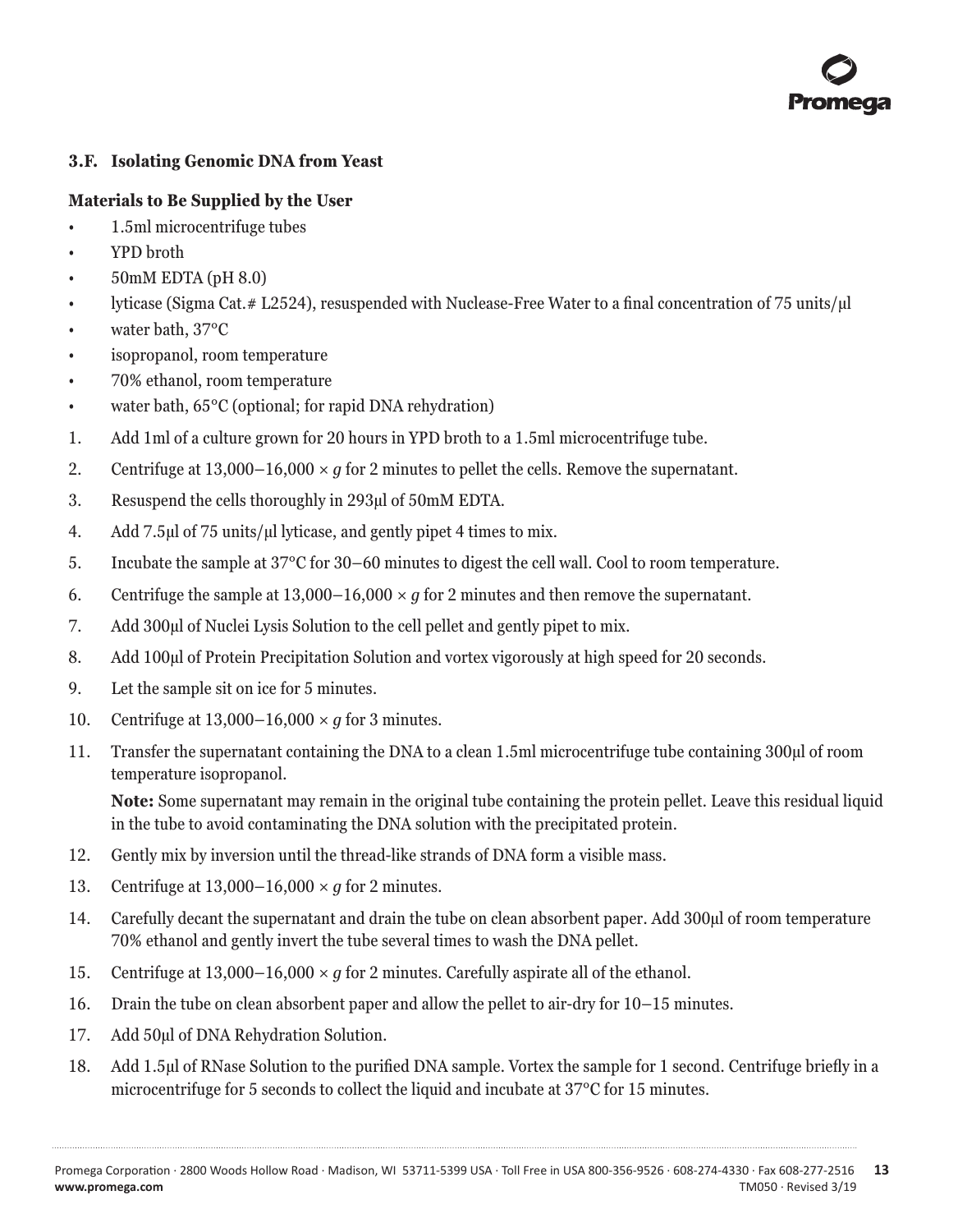<span id="page-14-0"></span>

#### **3.F. Isolating Genomic DNA from Yeast (continued)**

- 19. Rehydrate the DNA by incubating at 65°C for 1 hour. Periodically mix the solution by gently tapping the tube. Alternatively, rehydrate the DNA by incubating the solution overnight at room temperature or at 4°C.
- 20. Store the DNA at 2–8°C.

## **3.G. Isolating Genomic DNA from Gram Positive and Gram Negative Bacteria**

#### **Materials to Be Supplied by the User**

- 1.5ml microcentrifuge tubes
- water bath, 80°C
- water bath, 37°C
- isopropanol, room temperature
- 70% ethanol, room temperature
- water bath,  $65^{\circ}$ C (optional; for rapid DNA rehydration)
- 50mM EDTA (pH 8.0) (for gram positive bacteria)
- 10mg/ml lysozyme (Sigma Cat. # L4919) (for gram positive bacteria)
- 10mg/ml lysostaphin (Sigma Cat. # L7386) (for gram positive bacteria)
- 1. Add 1ml of an overnight culture to a 1.5ml microcentrifuge tube.
- 2. Centrifuge at 13,000–16,000 *× g* for 2 minutes to pellet the cells. Remove the supernatant. For Gram Positive Bacteria, proceed to Step 3. **For Gram Negative Bacteria go directly to Step 6.**
- 3. Resuspend the cells thoroughly in 480µl of 50mM EDTA.
- 4. Add the appropriate lytic enzyme(s) to the resuspended cell pellet in a total volume of 120µl, and gently pipet to mix. The purpose of this pretreatment is to weaken the cell wall so that efficient cell lysis can take place.

**Note:** For certain *Staphylococcus* species, a mixture of 60µl of 10mg/ml lysozyme and 60µl of 10mg/ml lysostaphin is required for efficient lysis. However, many Gram Positive Bacterial Strains (e.g., *Bacillus subtilis*, *Micrococcus luteus*, *Nocardia otitidiscaviarum*, *Rhodococcus rhodochrous*, and *Brevibacterium albidium*) lyse efficiently using lysozyme alone.

- 5. Incubate the sample at 37°C for 30–60 minutes. Centrifuge for 2 minutes at 13,000–16,000 *× g* and remove the supernatant.
- 6. Add 600µl of Nuclei Lysis Solution. Gently pipet until the cells are resuspended.
- 7. Incubate at 80°C for 5 minutes to lyse the cells; then cool to room temperature.
- 8. Add 3µl of RNase Solution to the cell lysate. Invert the tube 2–5 times to mix.
- 9. Incubate at 37°C for 15–60 minutes. Cool the sample to room temperature.
- 10. Add 200µl of Protein Precipitation Solution to the RNase-treated cell lysate. Vortex vigorously at high speed for 20 seconds to mix the Protein Precipitation Solution with the cell lysate.
- 11. Incubate the sample on ice for 5 minutes.

**<sup>14</sup>** Promega Corporation · 2800 Woods Hollow Road · Madison, WI 53711-5399 USA · Toll Free in USA 800-356-9526 · 608-274-4330 · Fax 608-277-2516 TM050 · Revised 3/19 **www.promega.com**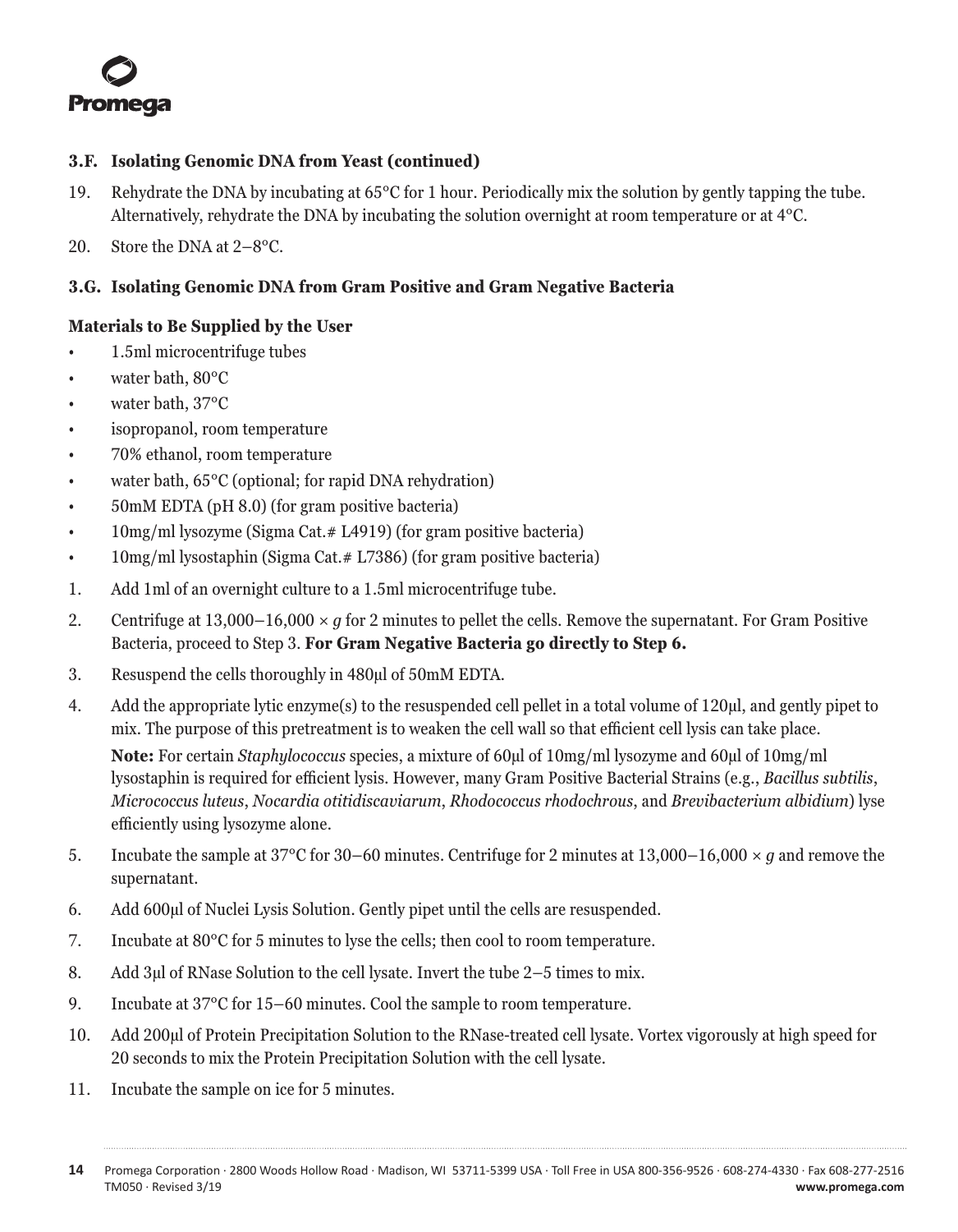

- <span id="page-15-0"></span>12. Centrifuge at 13,000–16,000 *× g* for 3 minutes.
- 13. Transfer the supernatant containing the DNA to a clean 1.5ml microcentrifuge tube containing 600µl of room temperature isopropanol.

**Note:** Some supernatant may remain in the original tube containing the protein pellet. Leave this residual liquid in the tube to avoid contaminating the DNA solution with the precipitated protein.

- 14. Gently mix by inversion until the thread-like strands of DNA form a visible mass.
- 15. Centrifuge at 13,000–16,000 *× g* for 2 minutes.
- 16. Carefully pour off the supernatant and drain the tube on clean absorbent paper. Add 600µl of room temperature 70% ethanol and gently invert the tube several times to wash the DNA pellet.
- 17. Centrifuge at 13,000–16,000 *× g* for 2 minutes. Carefully aspirate the ethanol.
- 18. Drain the tube on clean absorbent paper and allow the pellet to air-dry for 10–15 minutes.
- 19. Add 100µl of DNA Rehydration Solution to the tube and rehydrate the DNA by incubating at 65°C for 1 hour. Periodically mix the solution by gently tapping the tube. Alternatively, rehydrate the DNA by incubating the solution overnight at room temperature or at 4°C.
- 20. Store the DNA at 2–8°C.

#### **4. Troubleshooting**

For questions not addressed here, please contact your local Promega Branch Office or Distributor. Contact information available at: **www.promega.com**. E-mail: **techserv@promega.com**

| <b>Symptoms</b>                      | <b>Comments</b>                                                                                                                                                                                                                                         |  |
|--------------------------------------|---------------------------------------------------------------------------------------------------------------------------------------------------------------------------------------------------------------------------------------------------------|--|
| Blood clots present in blood samples | The tube may have been stored improperly; the blood was not<br>thoroughly mixed, or inappropriate tubes were used for drawing<br>blood. Discard the clotted blood and draw new samples using<br>EDTA-, heparin- or citrate-treated anticoagulant tubes. |  |
| Poor DNA yield                       | The blood sample may contain too few white blood cells. Draw<br>new blood samples.                                                                                                                                                                      |  |
|                                      | The white blood cell pellet was not resuspended thoroughly in<br>Step 5 of Section 3.A or B. The white blood cell pellet must be<br>vortexed vigorously to resuspend the cells.                                                                         |  |
|                                      | The blood sample was too old. Best yields are obtained with<br>fresh blood. Samples that have been stored at $2-8^{\circ}$ C for more<br>than 5 days may give reduced yields.                                                                           |  |
|                                      | The DNA pellet was lost during isopropanol precipitation. Use<br>extreme care when removing the isopropanol to avoid losing the<br>pellet.                                                                                                              |  |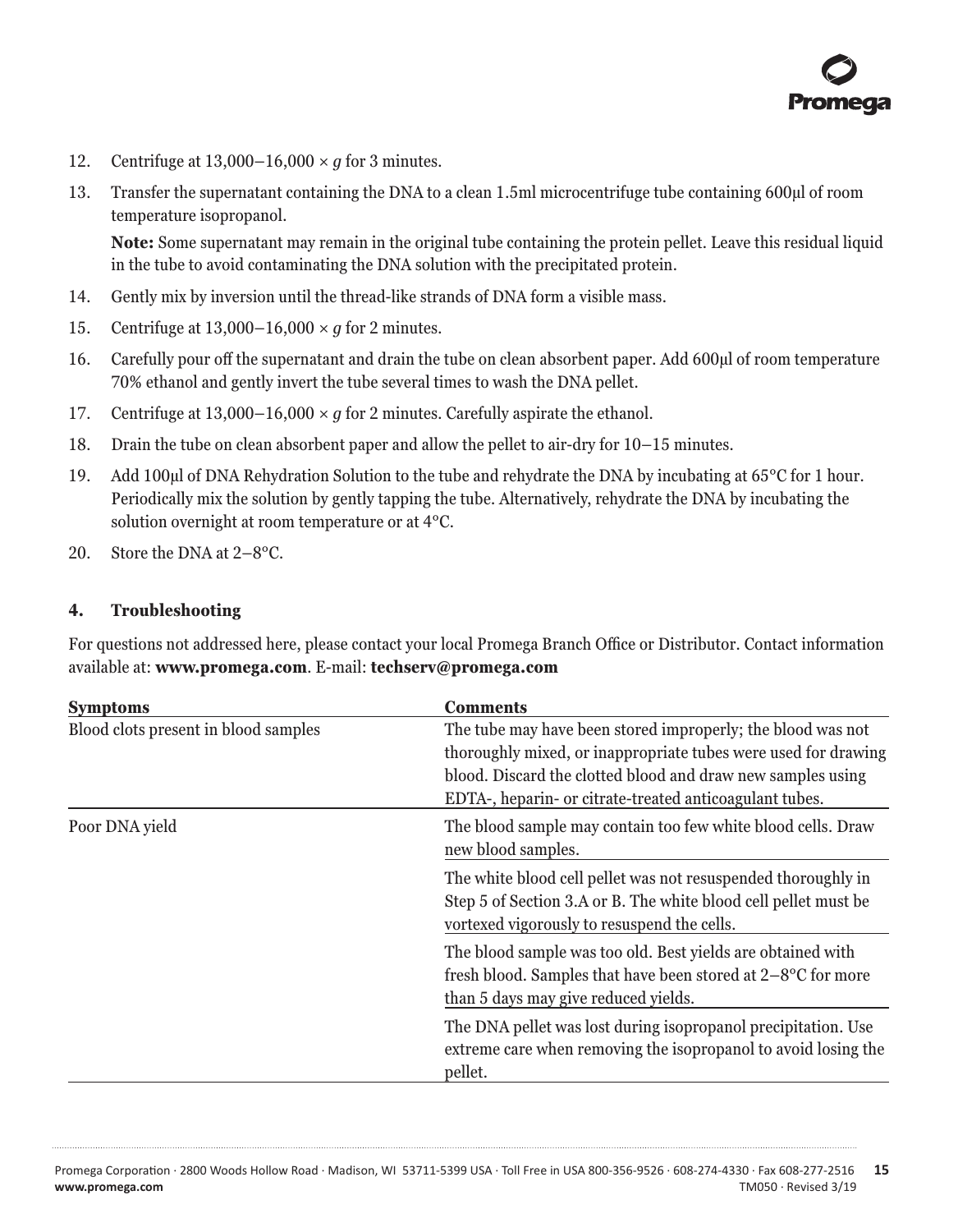<span id="page-16-0"></span>

#### **4. Troubleshooting (continued)**

| <b>Symptoms</b>                                         | <b>Comments</b>                                                                                                                                                                                                                                                                                                                                                      |  |
|---------------------------------------------------------|----------------------------------------------------------------------------------------------------------------------------------------------------------------------------------------------------------------------------------------------------------------------------------------------------------------------------------------------------------------------|--|
| Degraded DNA (<50kb in size)                            | Improper collection or storage of the blood sample. Obtain a<br>new sample under the proper conditions.                                                                                                                                                                                                                                                              |  |
| Poor DNA yield using Gram positive<br>bacteria protocol | Cultures grown for an extended time contain a high proportion<br>of cells that lyse easily upon exposure to lysostaphin treatment.<br>Start purifications with a healthy culture.                                                                                                                                                                                    |  |
| No protein pellet                                       | The sample was not cooled to room temperature before adding<br>the Protein Precipitation Solution. Cool the sample to room<br>temperature (at least 5 minutes) or chill on ice for 5 minutes,<br>vortex 20 seconds, centrifuge for 3 minutes at $13,000-16,000 \times g$<br>(10 minutes at 2,000 $\times$ g for 3ml sample volume) and proceed<br>with the protocol. |  |
|                                                         | The Protein Precipitation Solution was not thoroughly mixed<br>with the nuclear lysate. Always mix the nuclear lysate and<br>Protein Precipitation Solution completely.                                                                                                                                                                                              |  |
| DNA pellet difficult to dissolve                        | Samples may have been overdried. Rehydrate DNA by incubat-<br>ing 1 hour at $65^{\circ}$ C, and then leave the sample at room tempera-<br>ture or 4°C overnight. Caution: Do not leave the DNA at 65°C<br>overnight.                                                                                                                                                 |  |
|                                                         | Samples were not mixed during the rehydration step. Remember<br>to mix the samples periodically during the rehydration step.                                                                                                                                                                                                                                         |  |

#### **5. References**

- 1. Miller, S.A., Dykes, D.D. and Polesky, H.F. (1988) A simple salting out procedure for extracting DNA from human nucleated cells. *Nucl. Acids Res.* **16**, 1215.
- 2. Beutler, E., Gelbart, T. and Kuhl, W. (1990) Interference of heparin with the polymerase chain reaction. *BioTechniques* **9**, 166.
- 3. U.S. Department of Labor, Occupational Safety and Health Administration (1991) Occupational exposure to bloodborne pathogens, final rule. *Federal Register* **56**, 64175.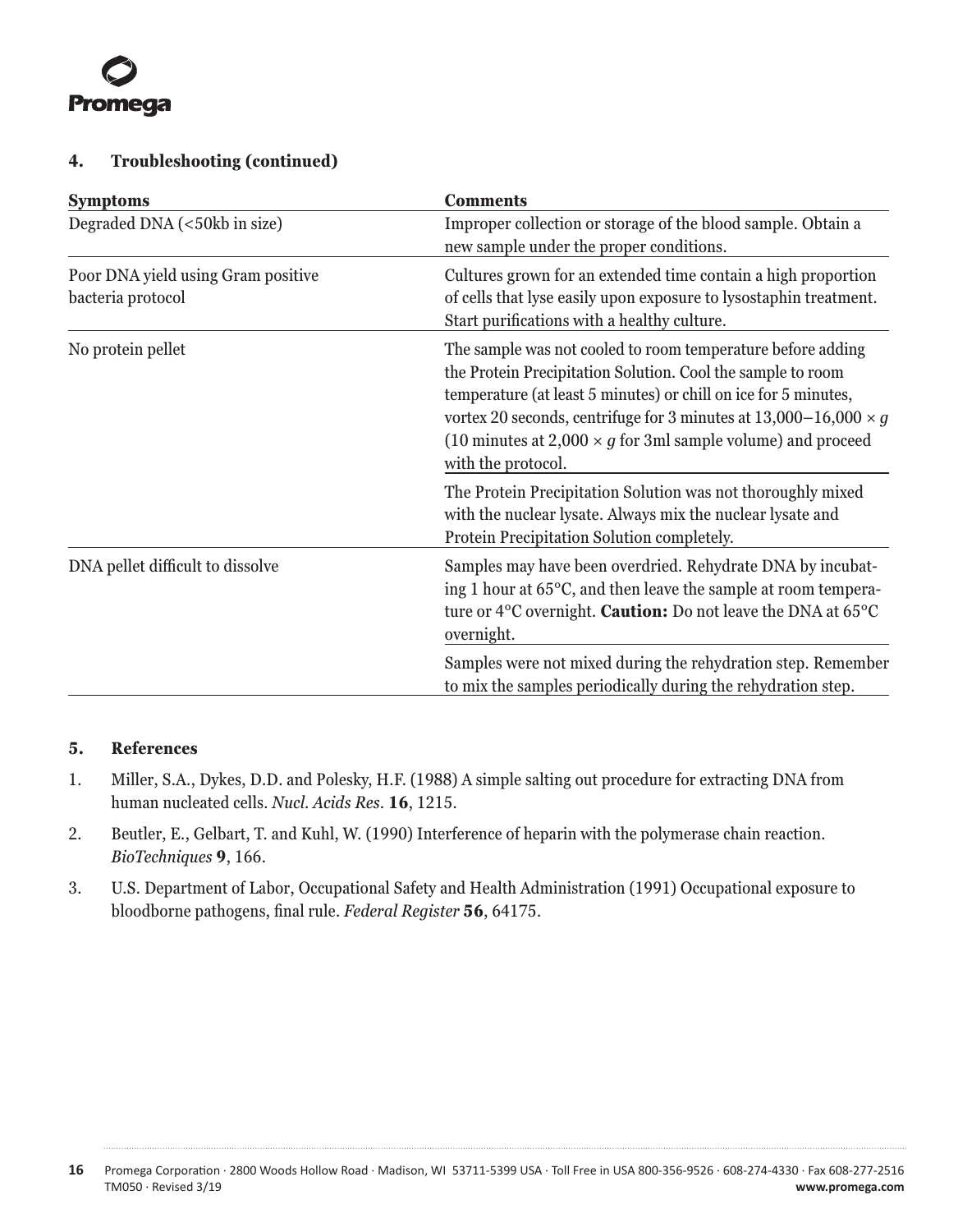

#### <span id="page-17-0"></span>**6. Appendix**

#### **6.A. Composition of Buffers and Solutions**

#### **DNA Rehydration Solution (provided)**

10mM Tris-HCl (pH 7.4) 1mM EDTA (pH 8.0)

#### **RNase A**

Dissolve RNase A to 4mg/ml in DNA Rehydration Solution, boil 10 minutes to remove contaminating DNase and store in aliquots at  $-20^{\circ}$ C. This solution is also available from Promega (Cat.# A7973).

## **6.B. Related Products**

#### **DNA Purification Systems**

| <b>Product</b>                                                                  | <b>Size</b>   | Cat.# |
|---------------------------------------------------------------------------------|---------------|-------|
| ReadyAmp™ Genomic DNA Purification System                                       | 100 reactions | A7710 |
| Wizard® Plus SV Minipreps DNA Purification System                               | 50 preps      | A1330 |
| Wizard® Plus SV Minipreps DNA Purification System + Vacuum Adapters             | 50 preps      | A1340 |
| Wizard <sup>®</sup> Plus SV Minipreps DNA Purification System                   | 250 preps     | A1460 |
| Wizard <sup>®</sup> Plus SV Minipreps DNA Purification System + Vacuum Adapters | 250 preps     | A1470 |
| Vacuum Adapters                                                                 | 20 each       | A1331 |

#### **DNA Amplification Systems**

| Product                               | <b>Size</b>   | $Cat. \#$ |
|---------------------------------------|---------------|-----------|
| GoTaq <sup>®</sup> PCR Core System I  | 200 reactions | M7660     |
| GoTaq <sup>®</sup> PCR Core System II | 200 reactions | M7665     |

#### **7. Summary of Change**

The following change was made to the 3/19 revision of this document:

Updated instructions for Section 3.D, Tissue Culture Cells, Step 1.d.